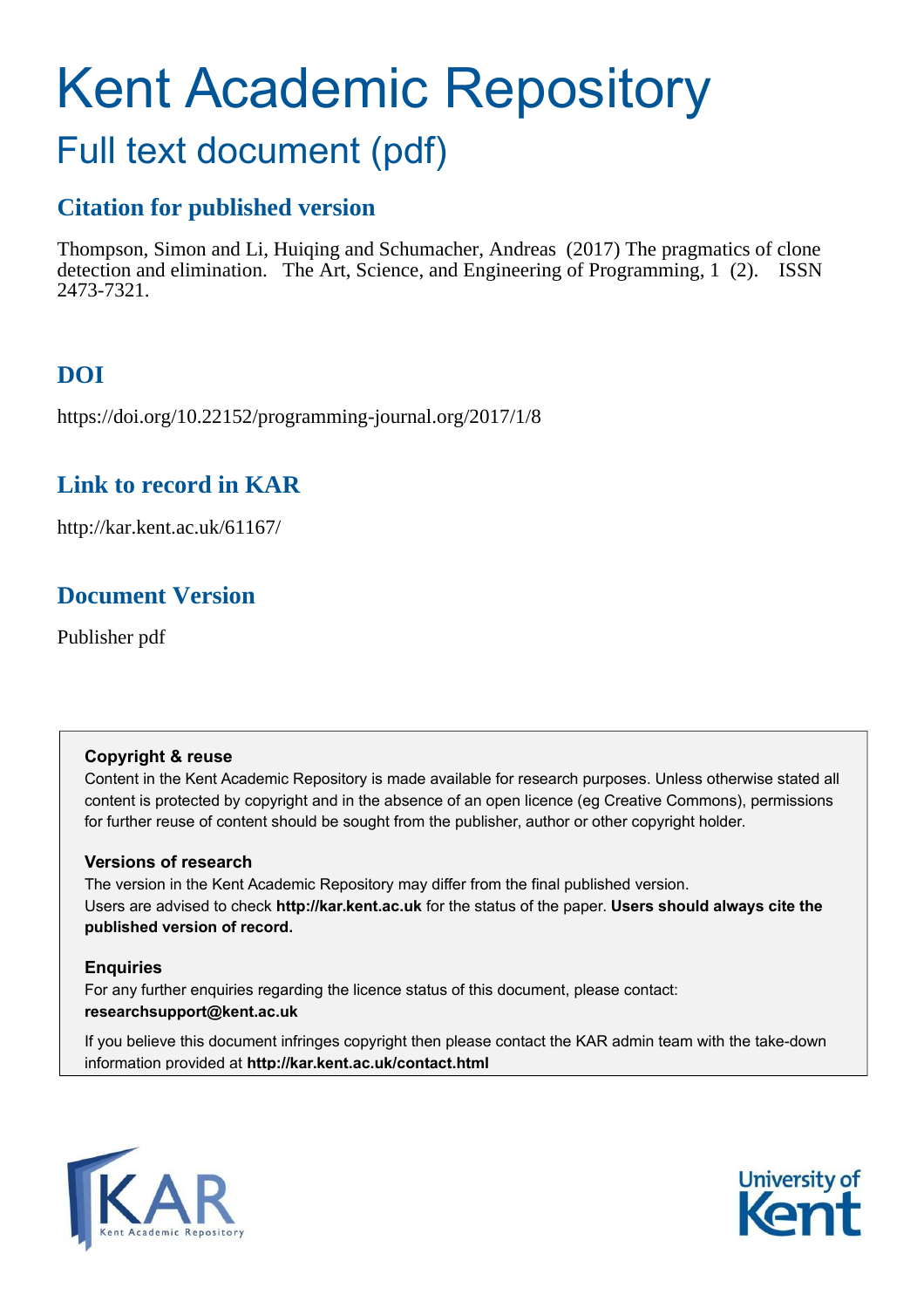[Simon Thompson](#page-33-0)<sup>a</sup>, [Huiqing Li](#page-33-1)<sup>a</sup>, and [Andreas Schumacher](#page-33-2)<sup>b</sup>

a School of Computing, University of Kent, UK

b Ericsson AB

**Abstract** The occurrence of similar code, or 'code clones', can make program code difficult to read, modify and maintain. This paper describes industrial case studies of clone detection and elimination, and were were performed in collaboration with engineers from Ericsson AB using the refactoring and clone detection tool Wrangler for Erlang.

We use the studies to illustrate the complex set of decisions that have to be taken when performing clone elimination in practice; we also discuss how the studies have informed the design of the tool. However, the conclusions we draw are largely language-independent, and set out the pragmatics of clone detection and elimination in real-world projects as well as design principles for clone detection decision-support tools.

*Context.* The context of this work is the fact that a software tool is designed to be used; the success of such a tool therefore depends on its suitability and usability in practice.

The work proceeds by observing the use of a tool in particular case studies in detail, through a "participant observer" approach, and drawing qualitative conclusions from these studies, rather than collecting and analysing quantitative data from a larger set of applications. Our conclusions help not only programmers but also the designers of software tools.

*Inquiry.* Data collected in this way make two kinds of contribution. First, they provide the basis for deriving a set of questions that typically need to be answered by engineers in the process of removing clones from an application, and a set of heuristics that can be used to help answer these questions. Secondly, they provide feedback on existing features of software tools, as well as suggesting new features to be added to the tools.

*Approach.* The work was undertaken by the tool designers and engineers from Ericsson AB, working together on clone elimination for code from the company.

*Knowledge.* The work led to a number of conclusions, at different levels of generality.

At the top level, there is overwhelming evidence that the process of clone elimination cannot be entirely automated, and needs to include the input of engineers familiar with the domain in question.

Furthermore, there is strong evidence that the automated tools are sensitive to a set of parameters, which will differ for different applications and programming styles, and that individual clones can be over- and under-identified: again, involving those with knowledge of the code and the domain is key to successful application.

*Grounding.* The work is grounded in "participant observation" by the tool builders, who made detailed logs of the processes undertaken by the group.

*Importance*. The work gives guidelines that assist an engineer in using clone detection and elimination in practice, as well as helping a tool developer to shape their tool building. Although the work was in the context of a particular tool and programming language, the authors would argue that the high-level knowledge gained applies equally well to other notions of clone, as well as other tools and programming languages.

**Keywords** similar code, clone detection, clone elimination, clone removal, refactoring, testing, program comprehension, generalisation, strategy, Erlang, Wrangler, ProTest project.

# The Art, Science, and Engineering of Programming

**Submitted** December 1, 2016

**Published** April 1, 2017

<span id="page-1-0"></span>**doi** [10.22152/programming-journal.org/2017/1/8](https://doi.org/10.22152/programming-journal.org/2017/1/8)



© [Simon Thompson,](#page-33-0) [Huiqing Li,](#page-33-1) and [Andreas Schumacher](#page-33-2) This work is licensed under a ["CC BY 4.0"](https://creativecommons.org/licenses/by/4.0/deed.en) license. In *The Art, Science, and Engineering of Programming*, vol. 1, no. 2, 2017, article 8; [34](#page-33-3) pages.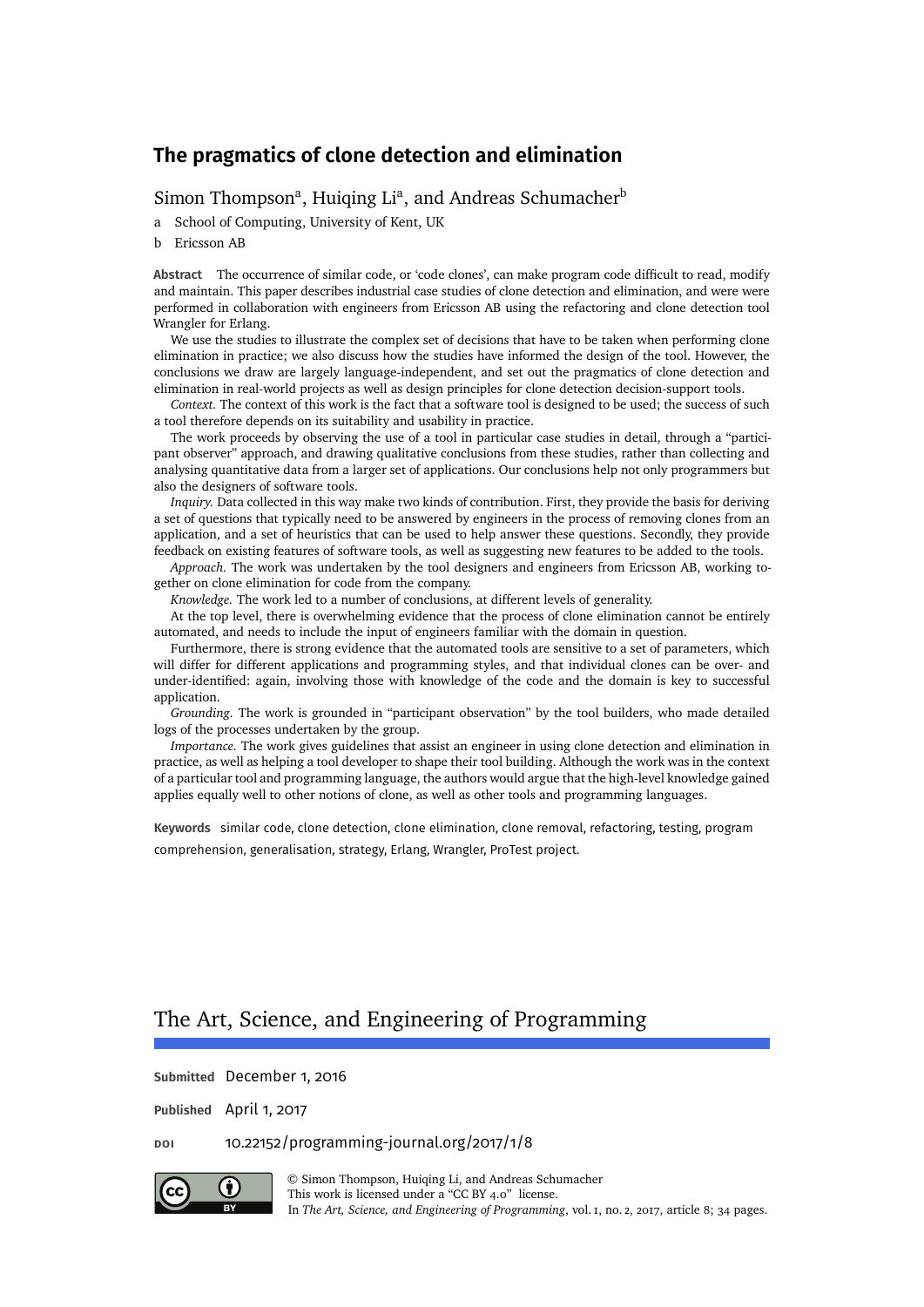#### **1 Introduction**

In this paper we explore a case study of clone detection and elimination in practice. The subject of the case study is test code written in the Erlang programming language, and provided by Ericsson.<sup>1</sup> We follow this up with a discussion of further interactions with Ericsson developers who use Erlang. The paper draws a number of conclusions about the process, from general conclusions that the process must be driven by a domain expert, and that it cannot be automated in a "push-button" way to particular observations about the order in which clones should be identified, and some of the pitfalls of the clone identification process.

<span id="page-2-0"></span>The case study uses Wrangler [\[37\]](#page-32-0), a tool that supports interactive refactoring of Erlang programs. Wrangler itself is implemented in Erlang, and supports a variety of refactorings, as well as a set of "code smell" inspection functionalities, and facilities to detect and eliminate code clones. It is integrated with Emacs and Eclipse, through the ErlIDE plugin [\[8\]](#page-30-0), as well as being available from the command line.

Why is test code particularly prone to clone proliferation? One reason is that many people touch the code: a first few tests are written, and then others author more tests. The quickest way to write these is to copy, paste and modify an existing test, even if this is not the best way to structure the code, it can be done with a minimal understanding of the code. This observation applies equally well to long-standing projects, particularly with a large element of legacy code.

What comes out very clearly from the case study is the fact that refactoring or clone detection cannot be completely automated. In a preliminary experiment by one of the Wrangler developers (Thompson) the code was reduced by some 20% using a "slash and burn" approach, simply eliminating clones one by one. The result of this was – unsurprisingly – completely unreadable. It is only with the collaboration of project engineers, Lindberg and Schumacher, that we were able to identify which clone candidates should be removed, how they could be named and parameterised and so forth. Moreover it requires domain insight to decide on which clones might not be removed. These questions are discussed at length here.

The case study examines the use of a particular definition of "clone", a particular detection mechanism for a particular programming language, as implemented in a particular tool. We would nevertheless argue that this is representative: the type of clone identified is strictly stronger than Type II (and in some ways stronger indeed than Type IV); the language of choice is Erlang, with a focus on sequences of expressions, and so in both these aspects it is comparable with other approaches. We also note that the observations that we make are orthogonal to the particular nature of the algorithm, language and tool, and because of this they are of equal value within other contexts.

The remainder of the paper is organised as follows. Section [2](#page-2-0) surveys related work on clone detection and removal, and Section [3](#page-3-0) introduces the Erlang programming language and the Wrangler tool. Section [4](#page-5-0) describes the support that Wrangler provides

<sup>&</sup>lt;sup>1</sup> We are grateful to Ericsson AB for permission to include portions of the code in this paper.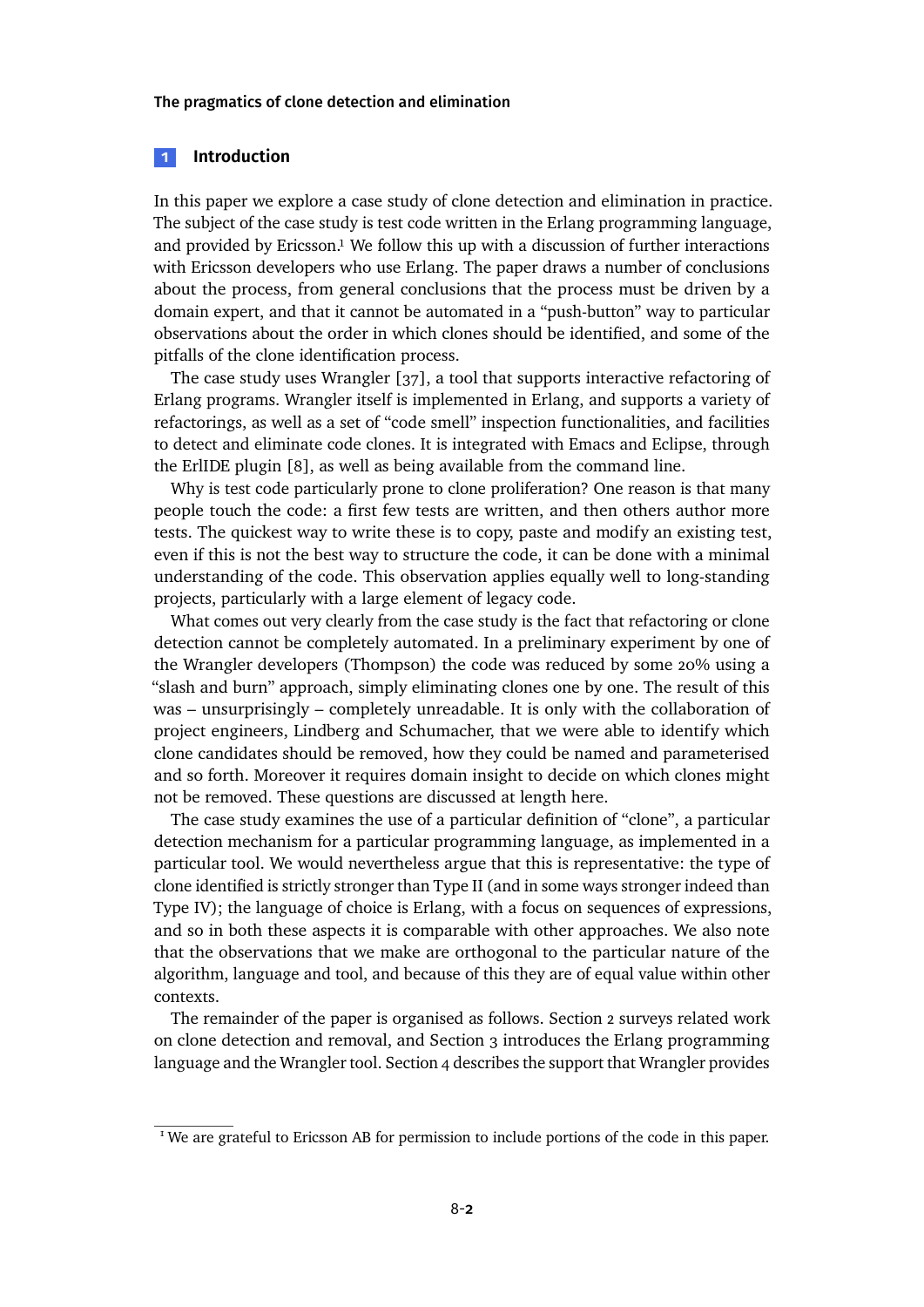for clone detection and removal. Section [5](#page-9-0) describes the case study itself, and Section [6](#page-19-0) highlights some lessons coming from the case study (cross-referenced with the stages of the case study). Section [7](#page-21-0) discusses enhancements made to Wrangler on the basis of further interactions with Ericsson staff, and Section [8](#page-23-0) describes a second case study from a different development group within Ericsson. Section [9](#page-27-0) shows how clone detection was used in the ProTest project as a mechanism for property extraction and finally, in Section [10](#page-29-0) we describe future work and conclude the paper.

#### **2 Clone detection and removal**

Duplicated code, or the existence of code clones, is one of the well-known bad code smells when refactoring and software maintenance is concerned. 'Duplicated code', in general, refers to a program fragment that is identical or similar to another, though the exact meaning of 'similar' might vary between different application contexts.

There is an extensive literature on software clones, including a survey of work in the area up to 2007 [\[32\]](#page-31-0), which *inter alia* covers the standard taxonomy of clones (types I–IV), and there is also a regular *International Workshop on Software Clones* [\[7,](#page-30-1) [15\]](#page-30-2).

The most obvious reason for code duplication is the reuse of existing code (by *copy*, *paste* and *modify* for example). Duplicate code introduced for this reason often leads to design problems such as the lack of encapsulation or abstraction. This kind of design problem can be corrected *post hoc* by refactoring out the existing clones at a later stage, or could be avoided entirely by refactoring the existing code to make it reusable without duplication, prior to reusing it [\[9\]](#page-30-3).

While some code clones might have a sound reason for their existence [\[6,](#page-30-4) [17\]](#page-30-5), many clones are considered to be detrimental to the quality of software, because code duplication makes it more likely that bugs will be propagated, as well as increasing the size of the source code and the executable, the compile time, and most importantly the overall cost of maintenance [\[28,](#page-31-1) [32\]](#page-31-0).

The existing body of work on software clones places an emphasis on clone identification, analysis and classification – both theoretical and practical  $[16]$  – as well as on the evolution and tracking of clones during the lifetime of a project. This literature encompasses theoretical work on different mechanisms of clone identification, as well as case studies that show the presence of code clones in most projects, typically accounting for at least ten percent of the existing code base.

There is less work on clone removal or elimination, and particularly on the pragmatics of what it means, program-by-program. Mechanisms tend to generality, for instance embracing the "near miss" clone [\[4,](#page-30-7) [14\]](#page-30-8), using the evolution history of a system [\[13,](#page-30-9) [27\]](#page-31-2), adding a degree of paramtricity [\[19\]](#page-31-3); or emphasise engineering aspects [\[36\]](#page-32-1).

<span id="page-3-0"></span>The approach of Balazinska and colleagues [\[3\]](#page-30-10) is to build an automatic tool to replace clones – or at least the clones identified by a particular technique – by uses of the strategy design pattern that allows a class to be configured to behave in one of a number of ways, thereby generalising each particular behaviour. What is notable about this work – but perhaps also its main disadvantage – is that this process is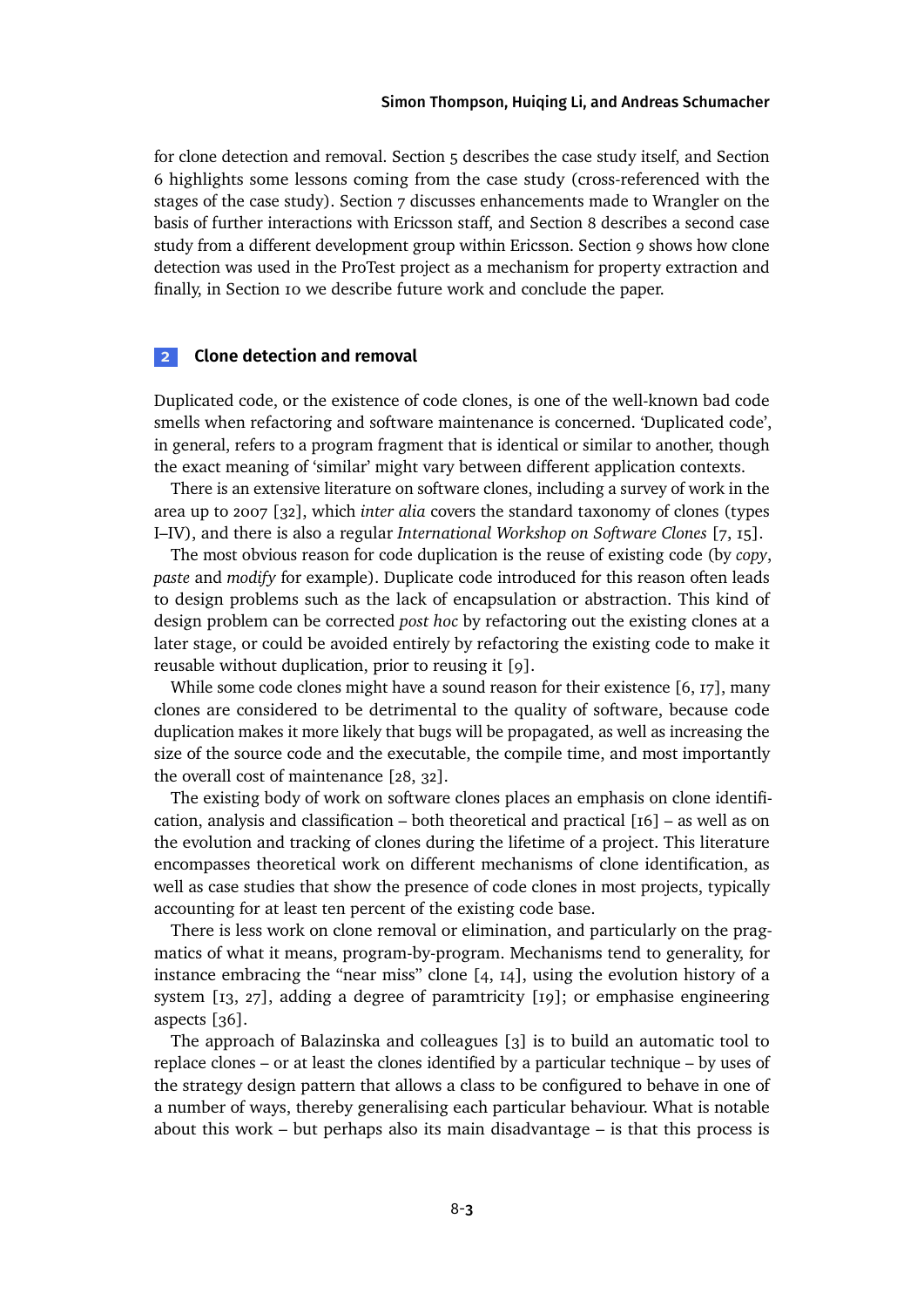entirely automatic; we will come back to this point when we discuss our case study. An overview of the other work in this area is given in  $\left[32\right]$ ; these tend to vary according to the identification mechanism used, but essentially involve the use of the *Extract Method* refactoring within the OO paradigm.

Other work on the ARIES tool [\[12\]](#page-30-11) provides analysis together with hints about how clones identified in Java code can be removed, but does not specifically implement those changes. The thesis by Komondoor [\[18\]](#page-30-12) explores how duplication in source code can be eliminated, but with an emphasis on the identification rather than the elimination of duplicate code; this work builds on earlier studies of duplication in assembly code, but this body of work tends to emphasise compilation technology rather than the production of refactored source code that is recognisable to its author.

The problem is tackled from a different perspective by Göde [\[10\]](#page-30-13): he compares the potential candidates for clone elimination that are identified by algorithm to the actual removal of duplicate code that has taken place in a number of projects. In his conclusions he notes

*Analyzing the removals showed that method extraction was the most frequent refactoring used to eliminate duplication. However, the scope of the refactorings hardly ever matched the scope of detected clones* . . .

. .. *in summary, our case study highlights a discrepancy between clones detected by a state-of-the-art tool and the way maintainers approach duplication.*

Tairas and Gray [\[35\]](#page-32-2) note another discrepancy between theory and practice. In observing a number of open source projects they saw that it was often a sub-clone that was removed, rather than the 'full' clone identified; this is a point that we come back to in Steps 8,9 of Section [5.1,](#page-10-0) page [16.](#page-15-0)

Harder and Göde's study [\[11\]](#page-30-14) about clone management – that is tracking clones once they have been identified – aims to identify the cost of maintaining the clone, and also recommends the involvement of the system developer in decisions about how the clone should be dealt with at appropriate points in its evolution.

Schulze *et al.* [\[33\]](#page-32-3) observe that it is possible to remove clones in more than one way: specifically they define OOP and AOP approaches, and correlate these with particular kinds of clone. Yu and Ramaswamy [\[38\]](#page-32-4) study the clones in the Linux distribution: they identify 903 clone sets among the 4635 modules (using a given set of thresholds). Their conclusion is that about 39% of the code clones could be removed by replacing them with calls to a common function, while the others would require techniques beyond the state of the art at the time (2008). They do not investigate the practicalities of removing those clones.

## **3 Erlang and Wrangler**

In this section we give an overview of Erlang, sufficient for understanding the examples in the remainder of the paper, as well as giving an introduction to the Wrangler refactoring tool for Erlang.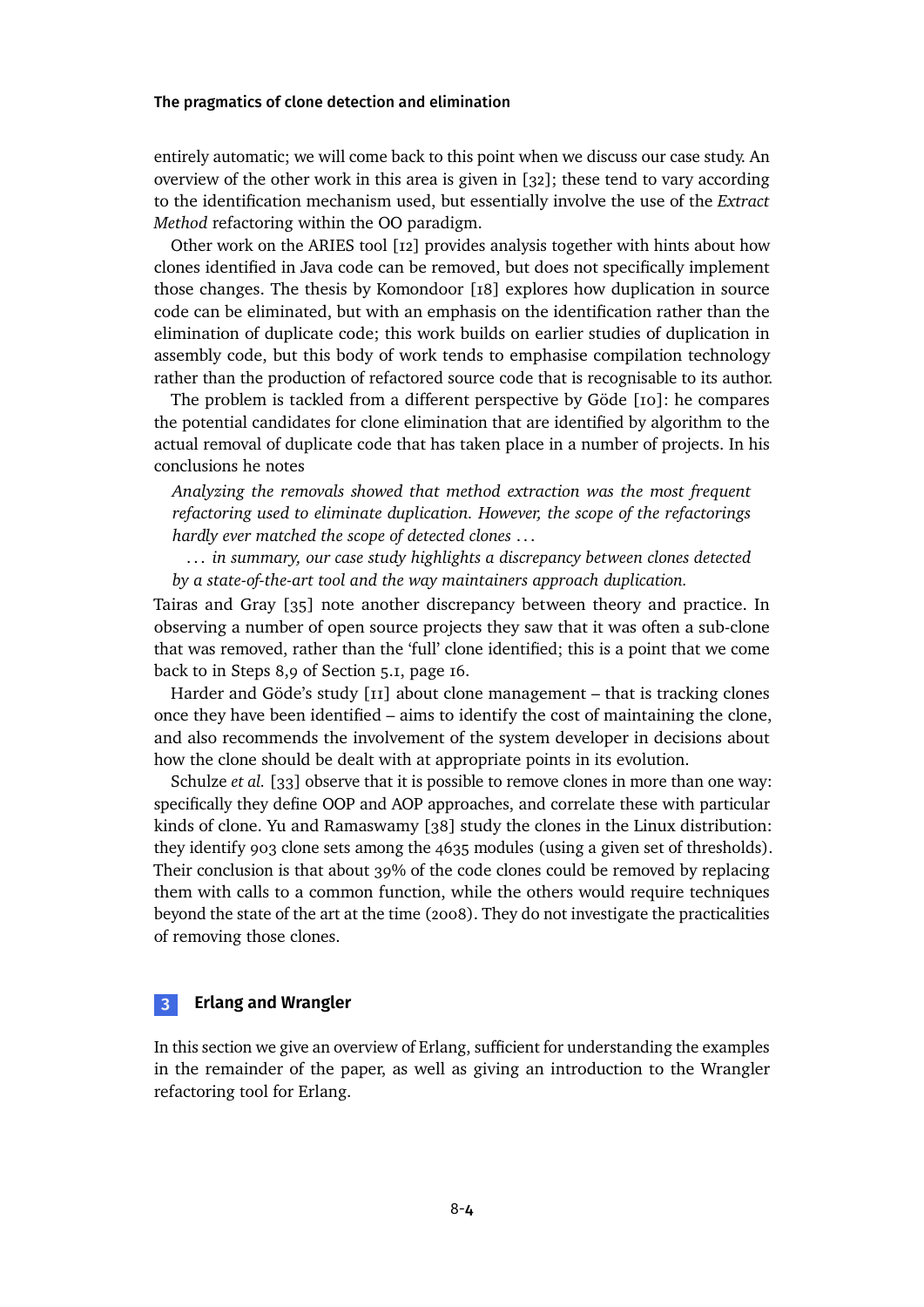#### **3.1 Erlang**

Erlang [\[1,](#page-29-1) [5\]](#page-30-15) is a strict, weakly typed functional programming language with built-in support for concurrency, communication, distribution, and fault-tolerance. Erlang is widely used in communication-intensive domains including telecoms, messaging (including WhatsApp Messenger), finance and web applications.

An Erlang system consists of a collection of modules, each of which contains a set of function definitions. A function definition consists of a number of clauses, each of which contains a *head*, involving a sequence of patterns and, separated by '->', a *body*, consisting of a sequence of statements. In this respect they are just like functions in C, or methods in Java. An example of a function definition is given by

% Example Erlang function: sum the positive elements in a list. sum\_pos( $[]$ ) ->  $o;$  $sum\_pos([X|Xs])$  ->  $V = max(X, o)$ ,  $V + sum_pos(Xs)$ .

In this example, which sums the positive elements in a list, the pattern in the first clause will match an empty list, whose sum is zero; in the second the pattern matches a non-empty list, with first element (or head) X and remainder (or tail) Xs; for instance, on [2,3,4], X is matched with 2 and Xs with [3,4]. The result of the second clause is the value of the final statement in the body. The symbol % introduces a comment which extends to the end of the line.

The concurrency primitives and others have side-effects, but assignment in Erlang, which is a special case of pattern matching, is single assignment. As shown in the example, Erlang names (which are 'atoms') begin with small letters and variables with capital letters.

<span id="page-5-0"></span>Erlang has a single distribution which forms the *de facto* standard. The standard Erlang distribution comes with a number of libraries including the Open Telecom Platform, OTP, as well as more specialised libraries; these include the syntax\_tools library that gives an abstract interface to the syntax trees produced by the compiler, as well as the test frameworks EUnit and Common Test. Erlang has an integrated macro language and pre-processor: Erlang macros are conventionally denoted in CAPS and macro calls are preceded by a question mark, thus: ?CAPS.

#### **3.2 Wrangler**

<span id="page-5-1"></span>Wrangler [\[37\]](#page-32-0) is a refactoring tool for Erlang, designed and implemented in the School of Computing at the University of Kent. It provides a set of structural refactorings, including

- renaming of variables, functions and modules;
- function generalisation;
- function extraction: an identified expression is made the body of a new function definition;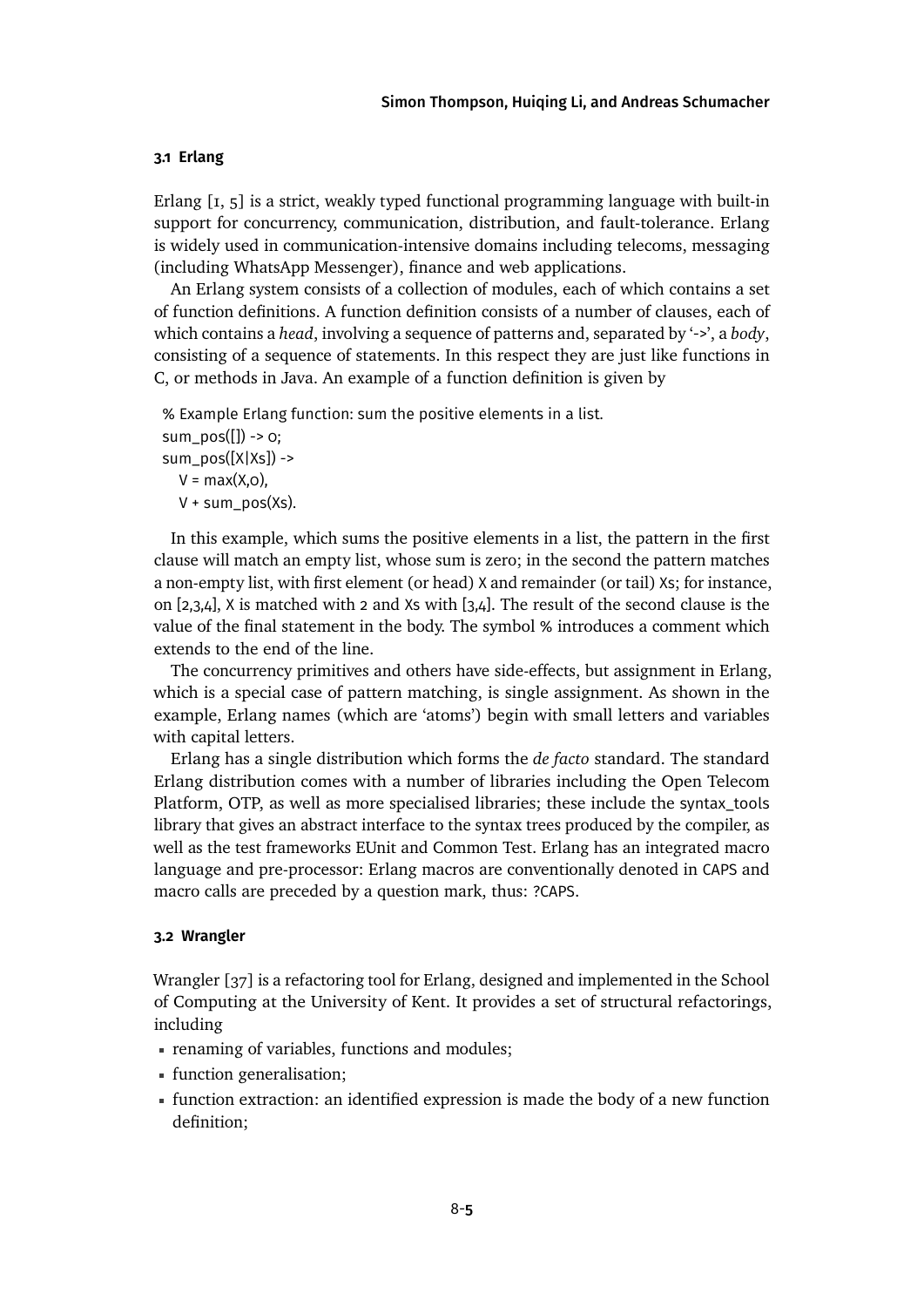- inlining or 'unfolding' a function application, and its dual, 'folding' an expression into a function application;
- introduce local variables to name an identified expression, and dually, to inline variable definitions,
- introduce new macro definitions and to fold against macro definitions.

In addition, Wrangler provides a set of process-based refactorings, including the introduction of process naming. Wrangler also contains a variety of refactorings which work with Erlang QuickCheck, a property-based testing tool for Erlang.

Wrangler is integrated within Emacs – including XEmacs – and also within Eclipse, as a part of the ErlIDE [\[8\]](#page-30-0) plugin for Erlang. In implementing Wrangler we have chosen to respect various features of the language and related tools. Wrangler is able to process modules which use *macros*, including the Erlang test frameworks that are in regular use. Wrangler also respects the naming conventions in those test frameworks.

Wrangler provides a portfolio of decision-support tools. The code inspector highlights local 'code smells' and a number of reports highlight issues in the module structure of projects, including circular inclusions and other potential faults [\[21\]](#page-31-4). The code clone detection facilities can be used on large multi-module projects to report on code clones and how they can be removed; clone detection can be preformed incrementally on larger code bases, for example as part of a continuous integration approach to software construction [\[20,](#page-31-5) [24\]](#page-31-6). Clone detection is discussed in more detail in the next section.

Wrangler contains a framework that allows users to define for themselves refactorings and code inspection functions that suit their needs [\[23\]](#page-31-7). These are defined using a template- and rule-based program transformation and analysis API. Wrangler also supports a domain-specific language that allows users to script composite refactorings, test them and apply them on the fly [\[25\]](#page-31-8). User-defined refactorings and scripts are not "second-class citizens": like the existing Wrangler refactorings, user-defined refactorings can be called through the emacs interface and benefit from features such as results preview, layout preservation, selective refactoring, and undo.

#### **4 Clone detection and removal with Wrangler**

Wrangler provides a 'similar' code detection approach based on the notion of *antiunification* [\[29\]](#page-31-9) to detecting code clones in Erlang programs, as well as a mechanism for automatic clone elimination under the user's control.

#### **4.1 Foundations**

<span id="page-6-0"></span>Wrangler provides facilities for finding both 'identical' and 'similar' code. Two pieces of code are said to be *identical* if they are the same when the values of literals and the names of variables are ignored, and the binding structures (of variables to their definitions) are the same. We concentrate on the more general notion of *similarity* here and in the discussion of the case studies.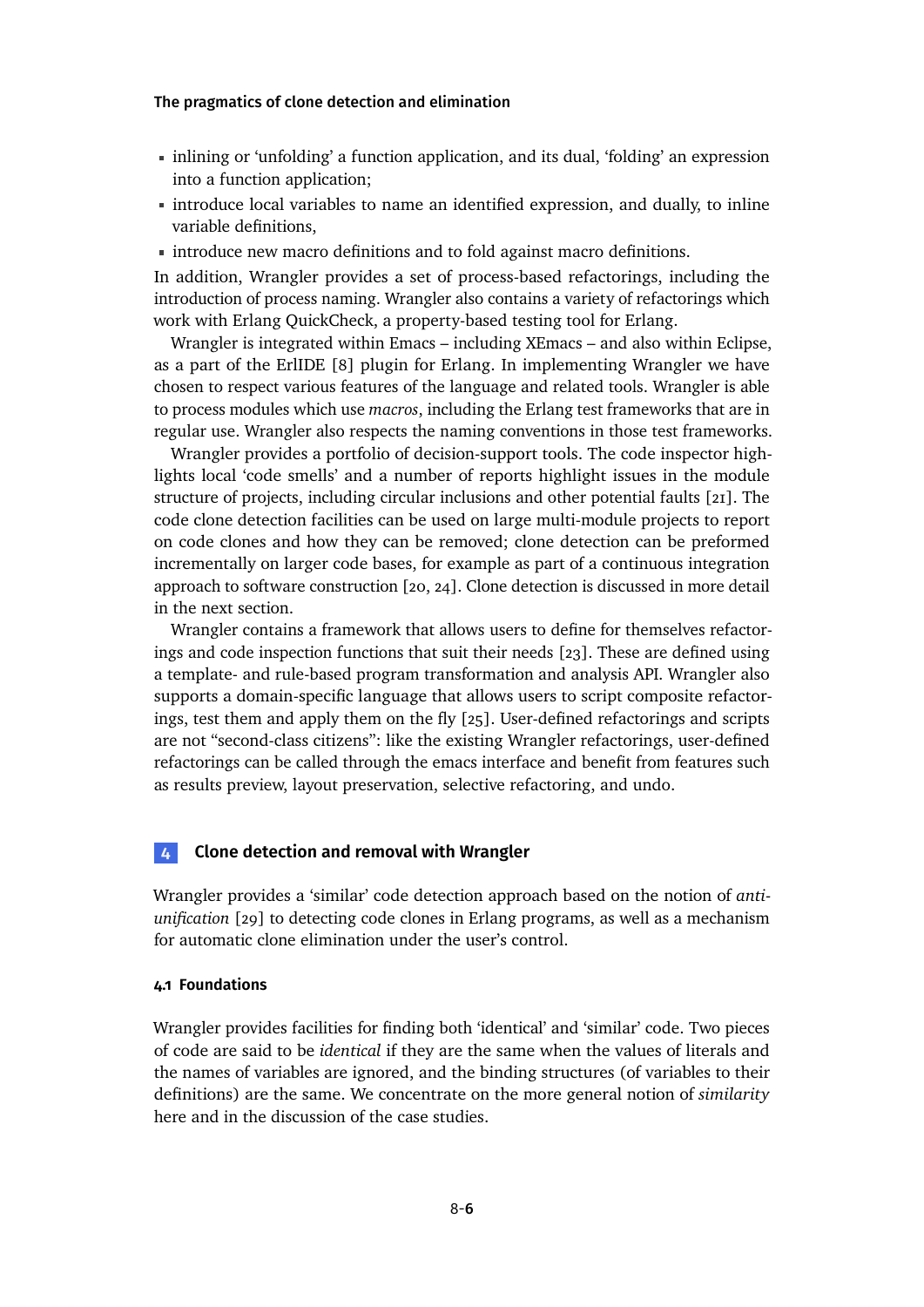The *anti-unifier* of two terms denotes their *least-general common abstraction*, and therefore captures the common syntactical structure of the two terms. In general, we say that two expressions (or expression sequences), A and B, are *similar* if there exists a non-trivial least-general common abstraction, C, and two substitutions  $\sigma_1$  and  $\sigma_2$ which take C to A and B, respectively. We discuss what we mean by 'non-trivial' below.

This clone detection approach is able, for example, to spot that the two expressions  $((x+3)+4)$  and  $(4+(5-(3^*x)))$  are similar as they are both instances of the expression  $(Y+Z),^2$ and so can both be replaced by calls to the function

 $add(Y,7) \rightarrow Y + 7$ .

Note that the example here is not chosen as a potential candidate for clone elimination, but instead as a suitable example when explaining the notions of substitution and anti-unification.

How does our clone definition fit with the traditional classification of clones into Types I to IV, as discussed in Section 7.2 of Roy and Cordy's survey [\[32\]](#page-31-0). While the approach is based on identification of code sequences that have a common generalisation, this is semantically aware, since it takes into account the static semantic information contained in the annotated abstract syntax tree. This makes the approach strictly stronger than Type II, but does not coincide with Type III or Type IV. In some respects our approach is *stronger* than type IV, because it supports *parametric* clones, which differ in the values of various sub-expressions that are reified into parameters of the clone function.

#### **4.2 Implementation**

Our implementation uses the Abstract Syntax Tree (AST) annotated with static semantic information as the internal representation of Erlang programs. Scalability, which is one of the major challenges faced by AST-based clone detection approaches, is achieved by a two-phase clone detection technique: first we use a fast string matching mechanism using generalised suffix trees to identify *clone candidates*, we then provide an accurate AST-based analysis of each candidate, ensuring that we report only true clones; that is, the system produces no false positives.

Clone detection can be applied to multi-module projects, and this process will discover not only clones within a single module but also cross-module clones with instances in different modules. More details of the implementation can be found in the original paper [\[22\]](#page-31-10). Wrangler also provides *incremental* clone detection [\[24\]](#page-31-6); the incremental version of the algorithm preserves the results of the intermediate analysis steps (ASTs, generalised suffix trees, clone tables) and reuses parts of these when they are unchanged from the previous clone detection process.

#### **4.3 Modes and parameters**

What does the system provide to the user who wants to detect clones in their code?

<sup>&</sup>lt;sup>2</sup> Shown by the substitutions  $\sigma_1 = \{Y \mapsto X+3, Z \mapsto 4\}$  and  $\sigma_2 = \{Y \mapsto 4, Z \mapsto 5-(3^*X)\}.$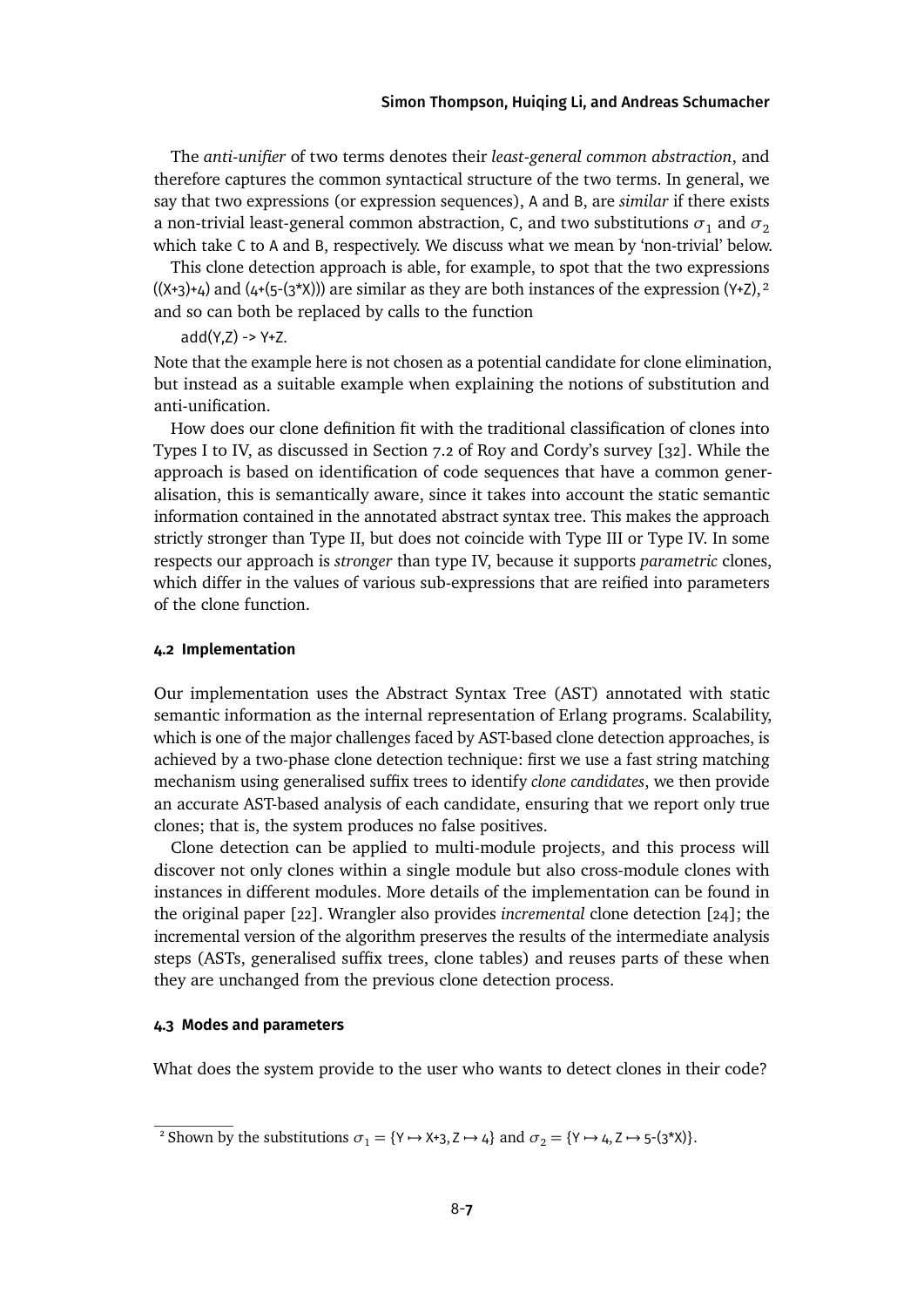- <span id="page-8-0"></span>*Modes.* First, for both identical and similar code, two modes of operation are possible:
- Detection This operation will identify all code clones (up to identity or similarity) in a module or across a project. For each clone the common generalisation for the clone is generated in the report, and can be cut and pasted into the module prior to clone elimination.
- Search This operation allows the identification of all the code that is identical or similar to a *particular selection*, so is directed rather than speculative.

Looking at examples as the system developed showed that both modes would be relevant to effective clone removal, and validation of that was provided by examples encountered in the case studies.

*Threshold parameters.* Similar code detection in Wrangler is governed by a number of threshold parameters, which describe the size and other properties of the clone.

- Sequence length. Clones identified consist of a sequence of Erlang expressions. This parameter represents the threshold value of the minimum number of expressions making up an identified clone. A value of 1 will mean all expressions (and subexpressions) will be examined. The default value is 5.
- Size of the clone. The minimum number of tokens in the clone. This allows for small clones to be ignored. The default value is 40.
- Size of the clone class. How many times should the clone appear? The minimum is 2, which is also the default, but larger numbers can be chosen.
- Number of new parameters in the clone. This provides an upper bound for the number of places in which the clones differ: for instance in the example in Section [4.1,](#page-5-1) two parameters are introduced as the code differs on both sides of the + symbol. The default (maximum) value here is 4.
- Similarity. How large is the abstraction compared to the clone instances? We call the minimum of these ratios the *similarity*, and use a default value of 0.8 in the tool.

#### **4.4 Clone reports in Wrangler**

Figure [1](#page-8-0) shows a typical clone report in Wrangler, embedded in Emacs. The upper window shows the module under examination, and the lower gives the report. For each clone we list

- Each of the instances of the clone, with a hyperlink to the instance in the upper window.
- The common generalisation, expressed as a definition of the function new fun. The new variables in the function are named NewVar\_1 etc.; note that the other variables in the function consist of the free variables from the clone, here Msg and N. which also need to be abstracted.
- For each instance, following the link we show the function call that will replace the code. This shows the function applied to the actual values of the parameters for that instance. In the boxed instance, the actual parameters are "pong!~n" and a; in the other instance (not seen) they are "ping...~n" and b.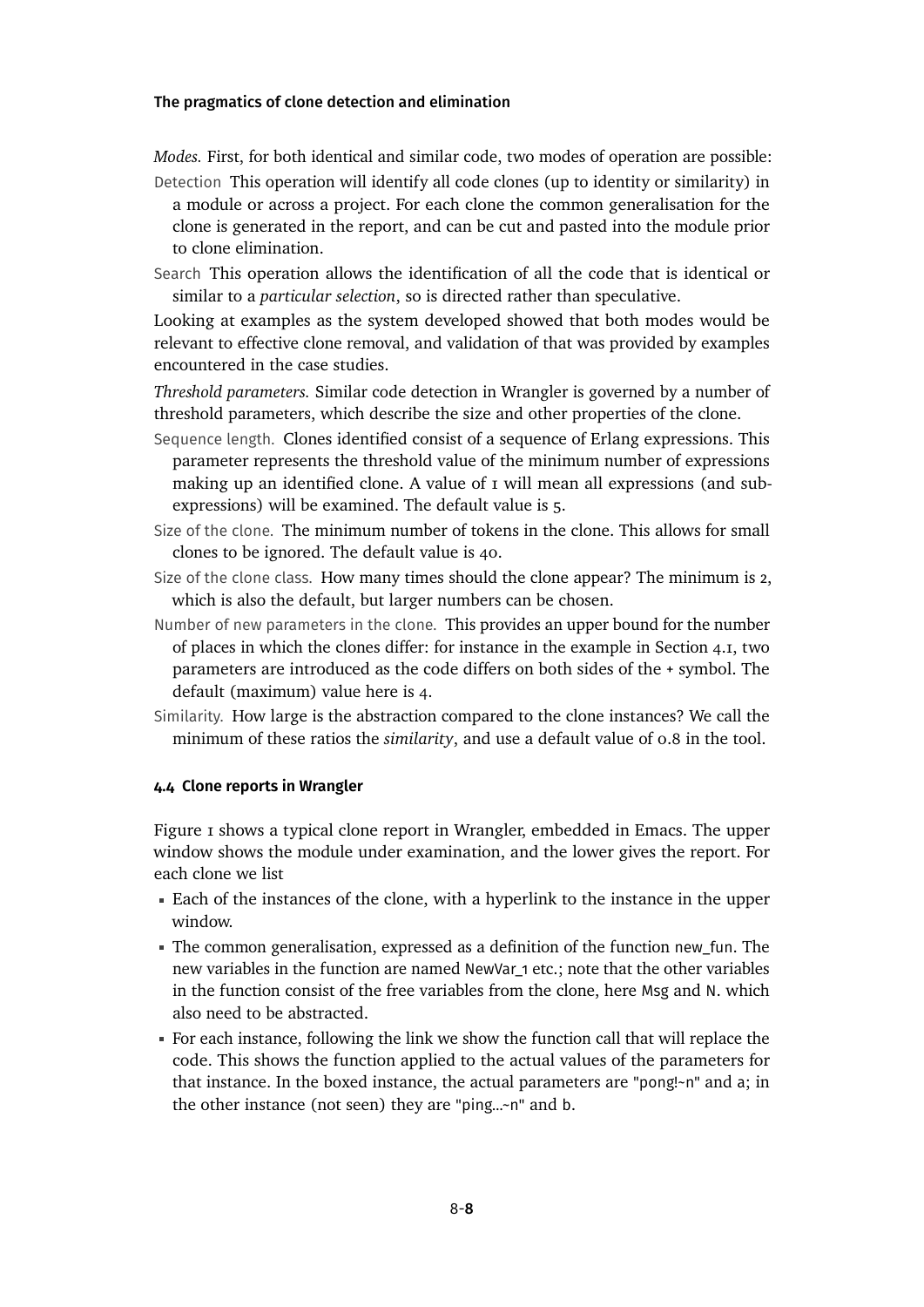

<span id="page-9-0"></span>**Figure 1** Clone report in Wrangler

#### **4.5 Eliminating the clone**

The clone-handling functionality provided by Wrangler is in two separate components: *clone detection* results in a report that indicates clone instances, and produces a function definition that encapsulates each such instance. In the running example it is:

```
new_fun(Msg, N, NewVar_1, NewVar_2) ->
  io:format(NewVar_1),
  timer:sleep(500),
  NewVar 2! {msg, Msg, N - 1}.
```
<span id="page-9-1"></span>Refactoring the code to *remove the clone* is provided by a series of entirely separate refactorings, after the definition has been added to the appropriate module. These are general refactorings, and there will be individual preconditions for each of them: renamings will require that no name clashes are produced, for example, and function 'folding' will also need to avoid damage to the binding structure of the program,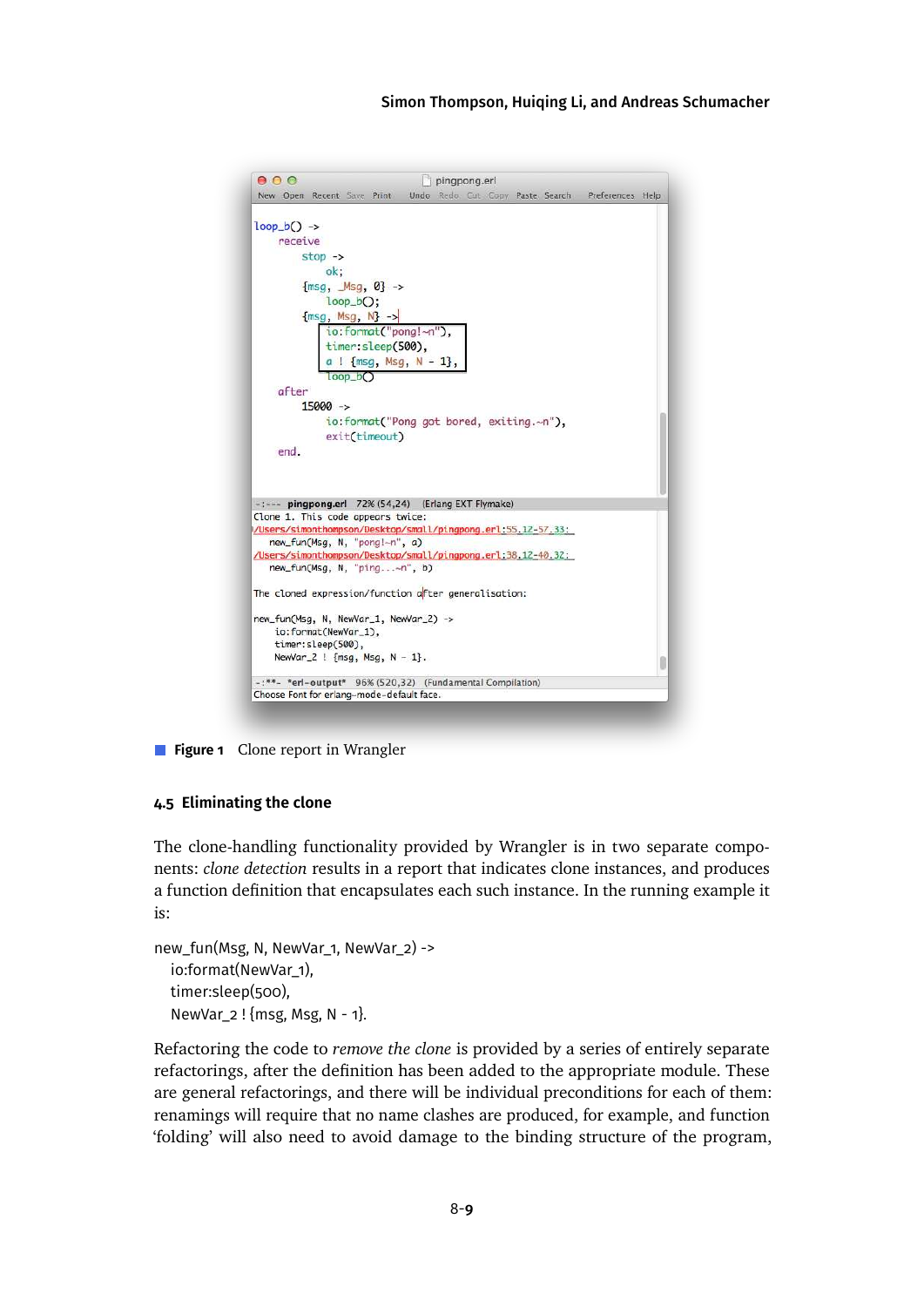<span id="page-10-1"></span>but these issues are of general concern, and nothing specifically to do with clone elimination.

In order to eliminate this clone, the definition needs to be pasted into the appropriate module, and using a series of refactorings the clone can be eliminated:

- *Rename Function* is used to rename new\_fun.
- **Rename Variable** is used to rename NewVar 1, NewVar 2, etc.
- It is also possible to rearrange the variables, either by hand, or using the *Swap Arguments* refactoring [\[23\]](#page-31-7).
- <span id="page-10-2"></span>Finally, each of the instances of the clone can be 'folded' against the clone function using the *Fold Expression against Function* refactoring. This operation is performed interactively, so that the user can choose precisely which of the clone instances is to be removed. It is also possible that individual instances of this folding may fail, perhaps because of naming clashes, but these do not affect the overall correctness of the transformation since in such a case the code simply remains unchanged/

A recent extension of Wrangler for 'scripting' complex sequences of refactorings [\[25\]](#page-31-8) allows such sequences of steps to be expressed as single refactorings within Wrangler.

## **5 Case Study I**

The first case study examined part of an Erlang implementation of the Session Initiation Protocol (SIP) [\[34\]](#page-32-5). As a part of SIP message processing it is possible to transform messages by applying rewriting rules to messages. This SIP message manipulation (SMM) is tested by a test suite contained in the file smm\_SUITE.erl, which is our subject here.

The case study was undertaken by the authors, with Li and Thompson supplying Wrangler expertise and Schumacher having knowledge about the application area.<sup>3</sup> The code consisted of a dozen test cases, which had been written through time by a number of authors, and it was clear that a number of these had been produced using a 'copy, paste and modify' approach.

We were looking to make the code more comprehensible and maintainable, through the introduction of appropriate abstractions into the code. This would have the consequence of making subsequent tests substantially easier to write. Clone detection was the mechanism used to identify appropriate code for extraction into functions.

<span id="page-10-0"></span>The size of the sequence of versions of the files – in lines of code – is indicated in Figure [2,](#page-10-1) which shows that the code has been reduced by about 25% by means of these transformations. As we discuss at the end of this section there is still considerable scope for clone detection and elimination, and this might well reduce the code by a further few hundred lines of code.

<sup>&</sup>lt;sup>3</sup> Adam Lindberg also contributed application area expertise.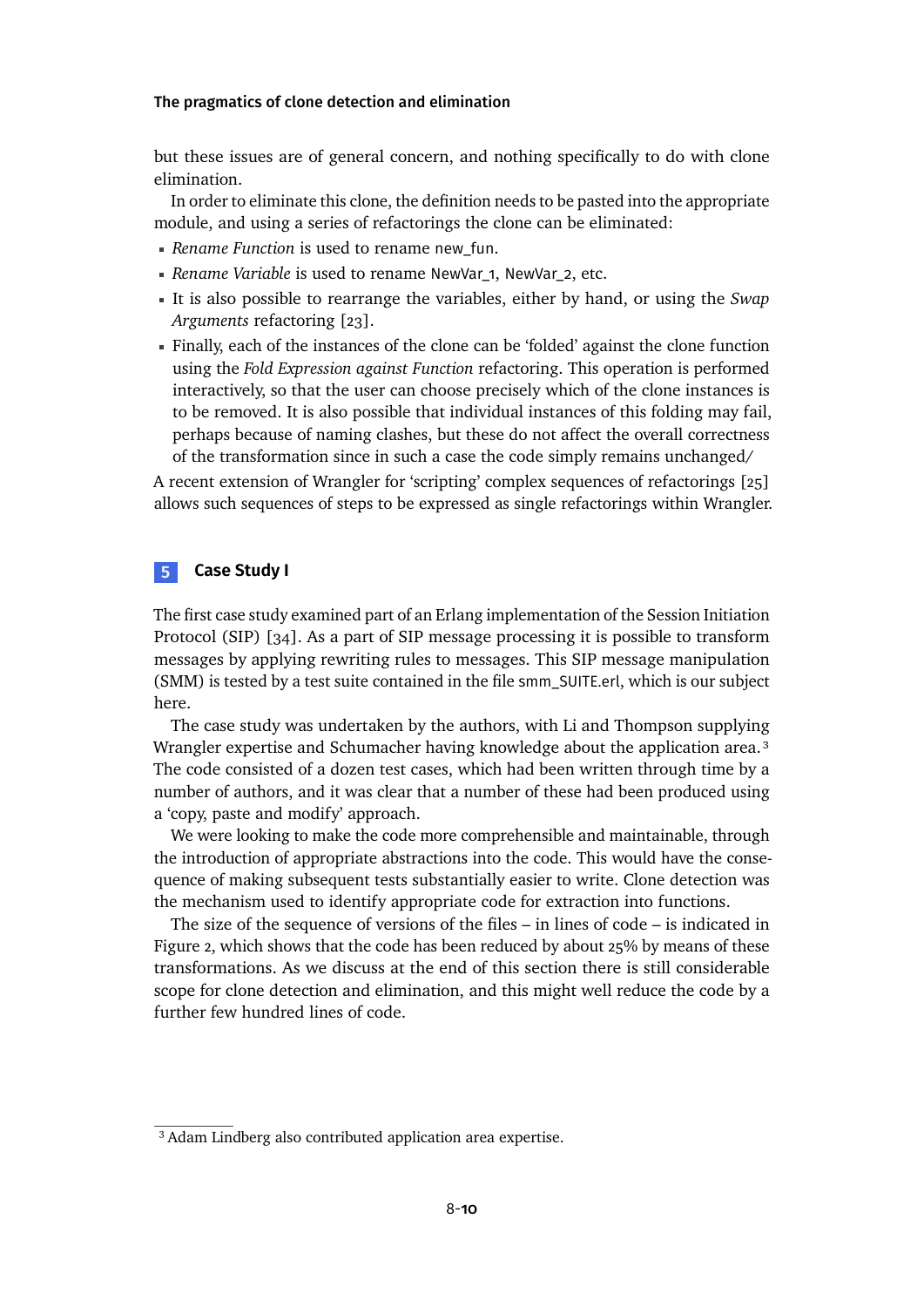| Version        | LOC. | Version | LOC         | Version        | LOC. |
|----------------|------|---------|-------------|----------------|------|
| Ι              | 2658 | 6       | 2218        | I0             | 2149 |
| $\overline{2}$ | 2342 |         | 2203        | и              | 2131 |
| 3              | 223I | 8       | <b>220I</b> | I <sub>2</sub> | 2097 |
| 4              | 22I7 | 9       | 2183        | 13             | 2042 |
| 5              | 2216 |         |             |                |      |

<span id="page-11-0"></span>**Figure 2** File sizes in case study 1.

**Figure 3** Initial clone data for case study 1, using the default values of the threshold parameters.

|                       | Size<br>(LOC) | Occurrences    | Total<br>parameters | <b>New</b><br>parameters |
|-----------------------|---------------|----------------|---------------------|--------------------------|
| Median                | 17            | $\overline{2}$ | 4.5                 | 2                        |
| Mean                  | 19.I          | 3.4            | 4.8                 | 2.3                      |
| Maximum               | 89            | 16             | H                   | 4                        |
| Minimum               | 7             | $\overline{2}$ | $\Omega$            | $\Omega$                 |
| Largest clone         | 89            | $\mathfrak{p}$ | $\overline{2}$      | $\overline{2}$           |
| Second largest        | 61            | 3              | 3                   | 3                        |
| Most occurring clone  | 7             | 16             | $\Omega$            | $\Omega$                 |
| Second most occurring | 9             | 14             | Ι                   | 1                        |
| Most parameterised    | 2I            | $\overline{2}$ | и                   | 4                        |
| Number of clones      | 42            |                |                     |                          |

The nature of the clones in the initial – unchanged – version of the project is shown in Figure [3,](#page-10-2) where it can be seen that the clones vary considerably in size, in frequency of occurrence and in degree of parametrisation.

#### **5.1 The sequence of transformations**

We now give an overview of the particular steps taken in refactoring the SMM test code, highlighting the lessons for clone detection and elimination in greyed boxes as we go along.

#### **Step 1**

We begin by generating a report on similar code in the module. 31 clones are detected, with the most common being cloned 15 times. The generalisation suggested in the report is shown in Figure [4](#page-11-0) which, because it has no formal parameters, shows that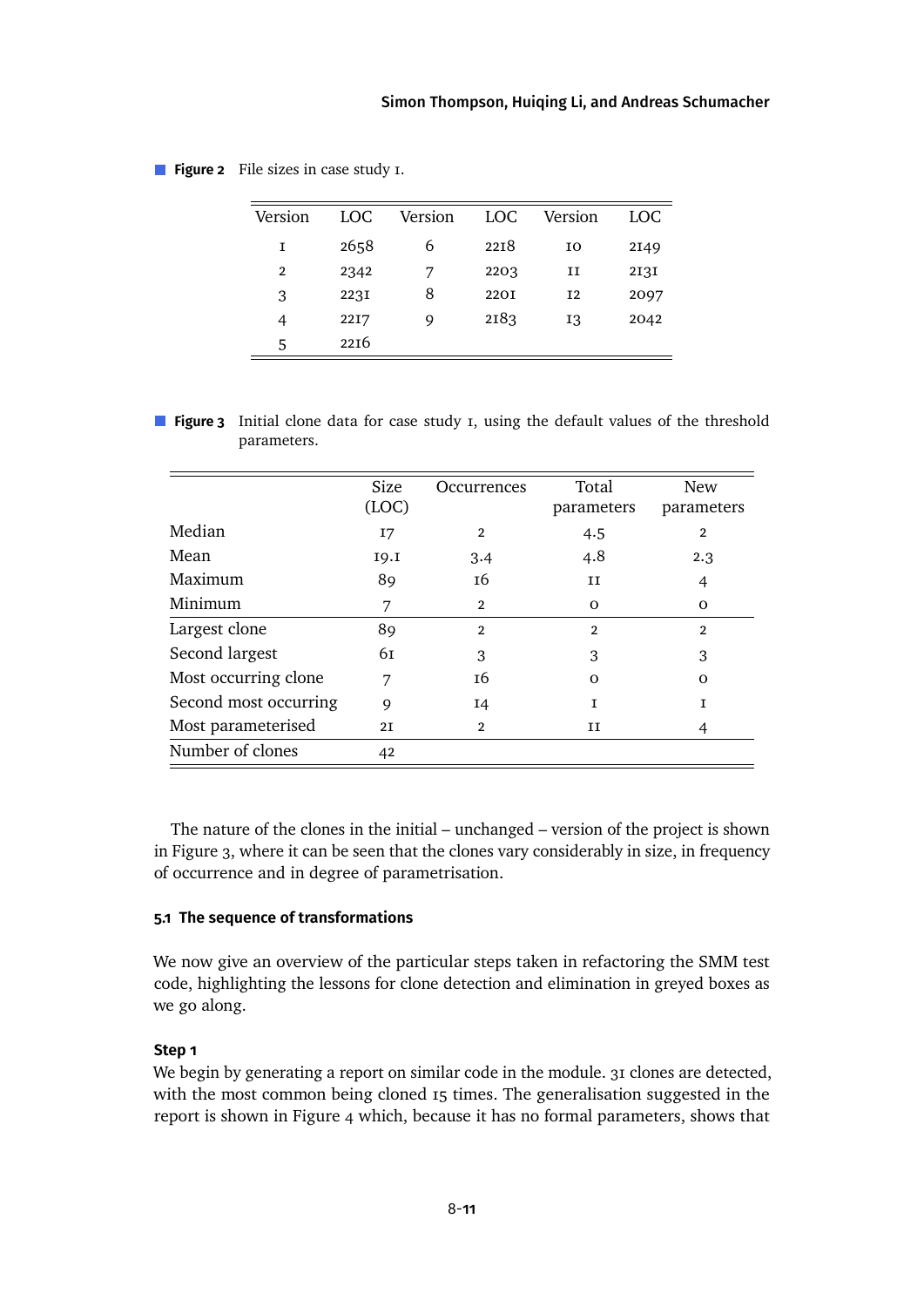<span id="page-12-0"></span>**Figure 4** Clone identified at Step 1.

```
new fun() \rightarrowSetResult = ?SMM_IMPORT_FILE_BASIC(?SMM_RULESET_FILE_1, no),
  ?TRIAL(ok, SetResult),
  %% AmountOfRuleSets should correspond to the amount of rule sets in File.
  AmountOfRuleSets = ?SMM_RULESET_FILE_1_COUNT,
  ?OM_CHECK(AmountOfRuleSets, ?MP_BS, ets, info, [sbgRuleSetTable, size]),
  ?OM_CHECK(AmountOfRuleSets, ?SGC_BS, ets, info, [smmRuleSet, size]),
  AmountOfRuleSets.
```
the code is *literally* repeated sixteen times. This function definition can be cut and pasted into the test file, and all the clones folded against it.

#### **Clone functions need to be named by domain experts**

Of course, this new\_fun needs to be renamed, and this can only be done with domain expertise: no automated tool could pick a name. In this case we choose to call it import\_rule\_set\_file\_1 since the role of this function is to import rule sets which determine the actions taken by the SMM processor, and this import is a part of the common setup in a number of different test cases. The function can be renamed using the *Rename Function* refactoring either when it is first introduced, or after it has been used to replace the clone instances.

#### <span id="page-12-1"></span>**Step 2**

Looking again at similar code detection we find a twelve line code block that is repeated six times. This code creates two SMM filters, and returns a tuple containing names and keys for the two filters. This is a common pattern, under which the extracted clone returns a tuple of values, which are assigned to a tuple of variables on function invocation, thus:

{FilterKey1, FilterName1, FilterState, FilterKey2, FilterName2}  $=$  create filter 12()

#### **Choose specific names**

We have named the function create filter 12; this reflects a general policy of not trying to anticipate general names for functions when they are introduced. Rather, we choose the most specific name, changing the name to a more general one – or indeed generalising the functionality itself — at a later stage if necessary, using Wrangler.

#### **Step 3**

At this step a 21 line clone is detected, as shown in Figure [5;](#page-12-0) inspecting this identifies a smaller clone, encapsulated in the function shown in Figure [6,](#page-12-1) and which we choose to replace first. This was replaced by the function shown in Figure [7,](#page-13-0) where as well as renaming the function and variable names, the order of the variables is changed. This can be done simply by editing the list of arguments, because before folding against the function there are no calls to it, since it is newly introduced.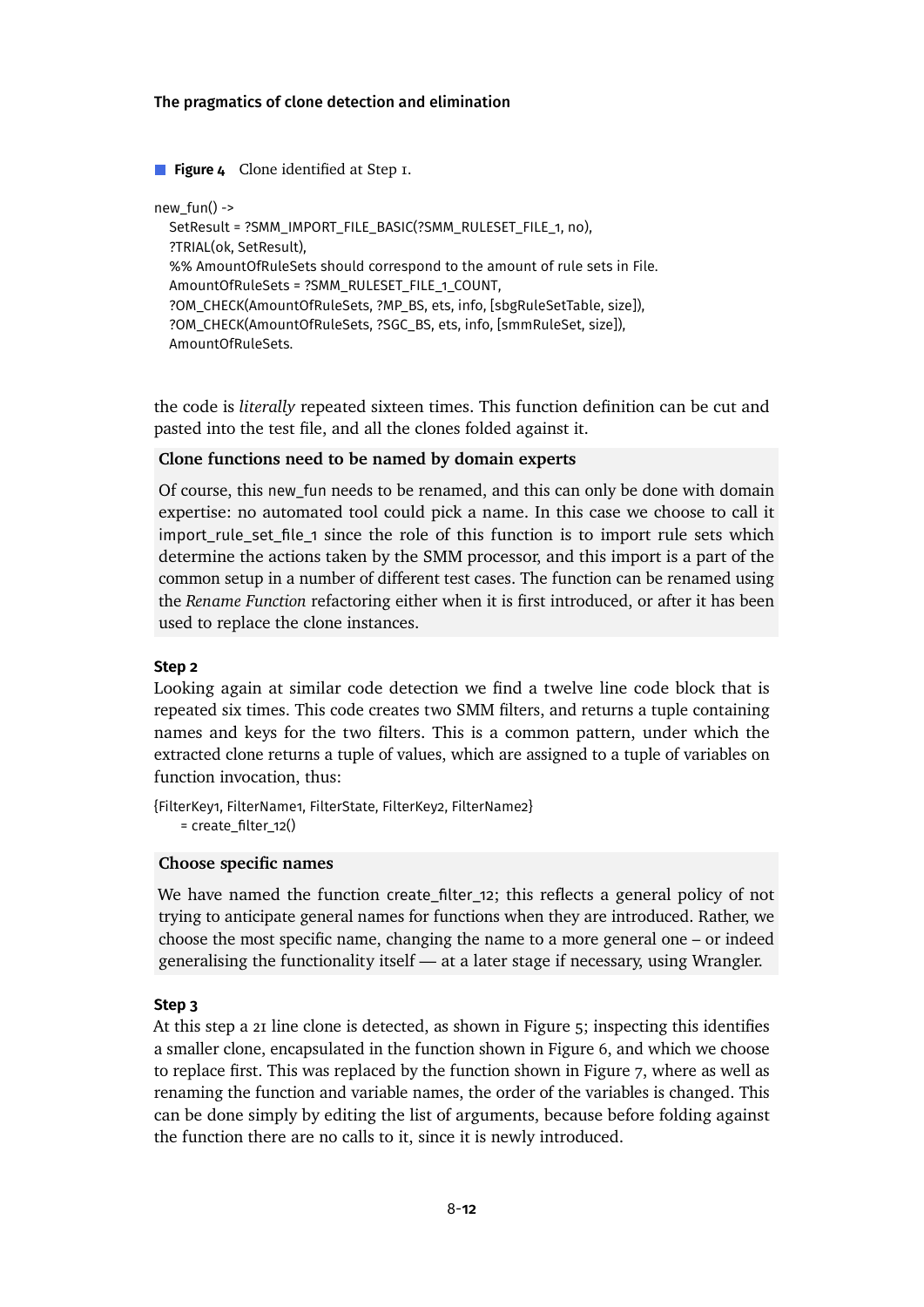#### [Simon Thompson,](#page-33-0) [Huiqing Li,](#page-33-1) and [Andreas Schumacher](#page-33-2)

<span id="page-13-0"></span>**Figure 5** Clone identified at Step 3.

```
new fun() \rightarrow{FilterKey1, FilterName1, FilterState, FilterKey2, FilterName2}
    = create_filter_12(),
  ?OM_CHECK([#smmFilter{key=FilterKey1,
        filterName=FilterName1.
        filterState=FilterState,
        module=undefined}],
      ?SGC_BS, ets, lookup, [smmFilter, FilterKey1]),
  ?OM_CHECK([#smmFilter{key=FilterKey2,
        filterName=FilterName2,
        filterState=FilterState.
        module=undefined}],
      ?SGC_BS, ets, lookup, [smmFilter, FilterKey2]),
  ?OM_CHECK([#sbgFilterTable{key=FilterKey1,
           sbgFilterName=FilterName1,
           sbgFilterState=FilterState}],
      ?MP_BS, ets, lookup, [sbgFilterTable, FilterKey1]),
  ?OM_CHECK([#sbgFilterTable{key=FilterKey2,
           sbgFilterName=FilterName2,
           sbgFilterState=FilterState}],
      ?MP_BS, ets, lookup, [sbgFilterTable, FilterKey2]),
  {FilterName2, FilterKey2, FilterKey1, FilterName1, FilterState}.
```
**Figure 6** Smaller clone identified at Step 3.

```
new_fun(FilterState, FilterKey2, FilterName2) ->
  ?OM_CHECK([#sbgFilterTable{key=FilterKey2,
           sbgFilterName=FilterName2,
           sbgFilterState=FilterState}],
     ?MP_BS, ets, lookup, [sbgFilterTable, FilterKey2]).
```
#### **Threshold parameter choice**

Clone detection has been used with the default parameters in this case study, and the smaller clone was not identified as such. There's a trade off between lowering the parameters – thus broadening the choice of possible clones – and increasing the difficulty of identifying the clones to work on.

#### **Clone selection:** *bottom up* **or** *top down***?**

As a general principle we found it more useful to replace clones bottom up, rather than top down. One reason for this is that it is easier to understand the operation of a smaller code fragment, and so to name it appropriately. Once smaller clones are replaced by appropriately named function calls it becomes easier to name larger clones.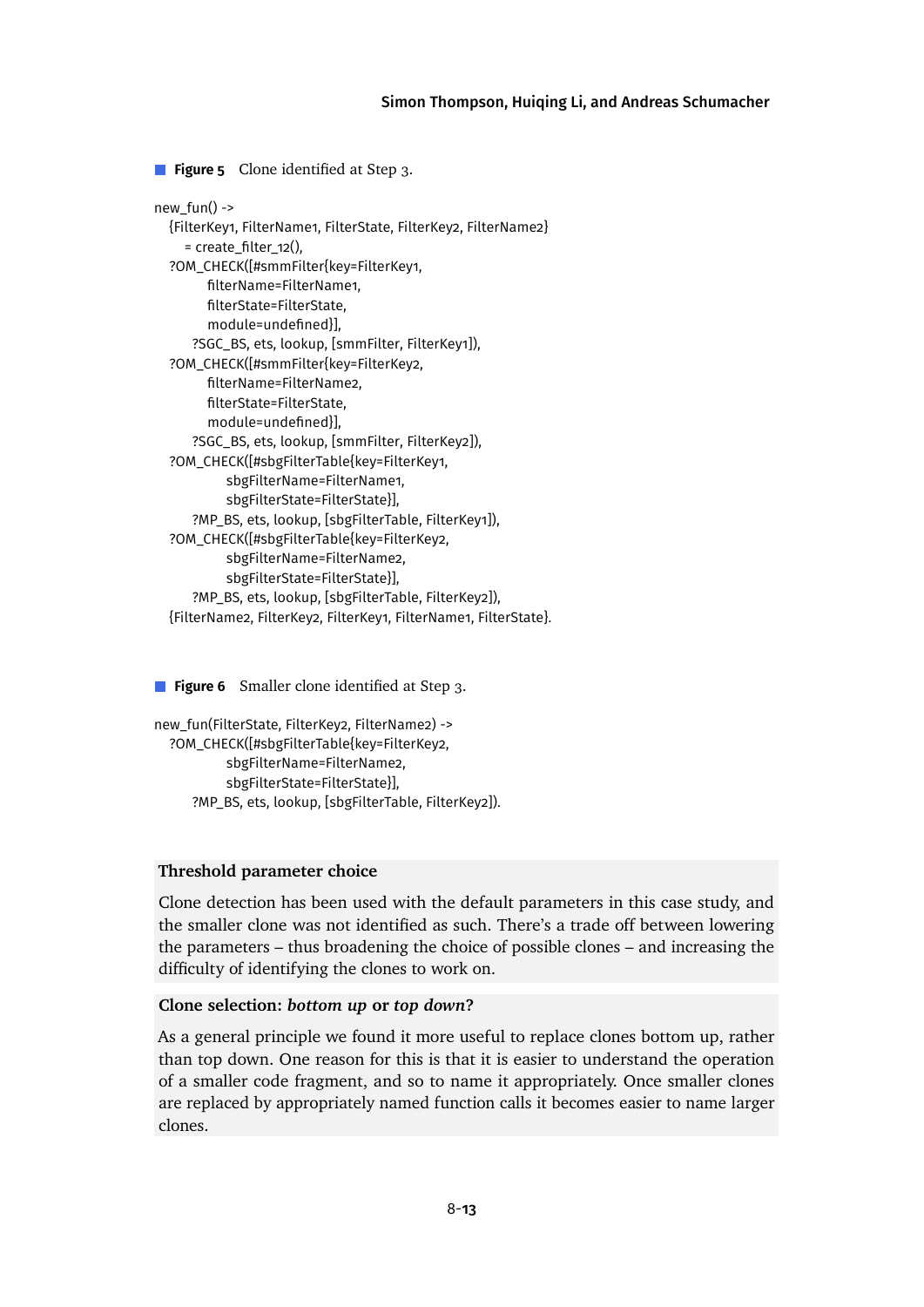<span id="page-14-0"></span>**Figure 7** Replacement function used at Step 3. check\_filter\_exists\_in\_sbgFilterTable(FilterKey, FilterName,FilterState) -> ?OM\_CHECK([#sbgFilterTable{key=FilterKey, sbgFilterName=FilterName, sbgFilterState=FilterState}], ?MP\_BS, ets, lookup, [sbgFilterTable, FilterKey]).

#### <span id="page-14-1"></span>**Two modes of operation**

This example shows the value of the two modes of operation of the tool. We start off by using 'detection' mode, which identifies the larger clone. This allows us to see a difference opportunity, and we can investigate this using 'search' mode that finds all clones of an identified program fragment.

#### **Variable names and ordering need to be selected**

Here we choose to rename the variables in the function identified by clone detection; this is particularly necessary when they are NewVar\_1, NewVar\_2 etc.

#### **Steps 4–5**

Introduce two variants of check\_filter\_exists\_in\_sbgFilterTable:

- In the first the check is for the filter occurring only once in the table, so that a call to ets:tab2list replaces the earlier call to ets:lookup.
- In the second the call is to a different table, sbgFilterTable being replaced by smmFilter.

#### **How much to generalise?**

Arguably these three alternatives could have been abstracted into a common generalisation, but it was felt by the engineers that each of the three functions encapsulated a meaningful activity, whereas a generalisation would have had an unwieldy number of parameters as well as being harder to name appropriately.

#### **Step 6**

Erlang provides two mechanisms for finding out whether the code for a module M is loaded:

erlang:module\_loaded(M) -> true | false  $code:is\_loaded(M) \rightarrow \{file, Loaded\}$  | false

Use of the former is deprecated outside the code server, but both are used in this file. We want to *remove the deprecated calls*, all of which are symbolic calls in contexts like:

?OM\_CHECK(false, ?SGC\_BS, erlang, module\_loaded, [FilterAtom1])

So what we do is to define a new function, in which we abstract over module name, the type of blade and the expected result of the call to erlang:module\_loaded.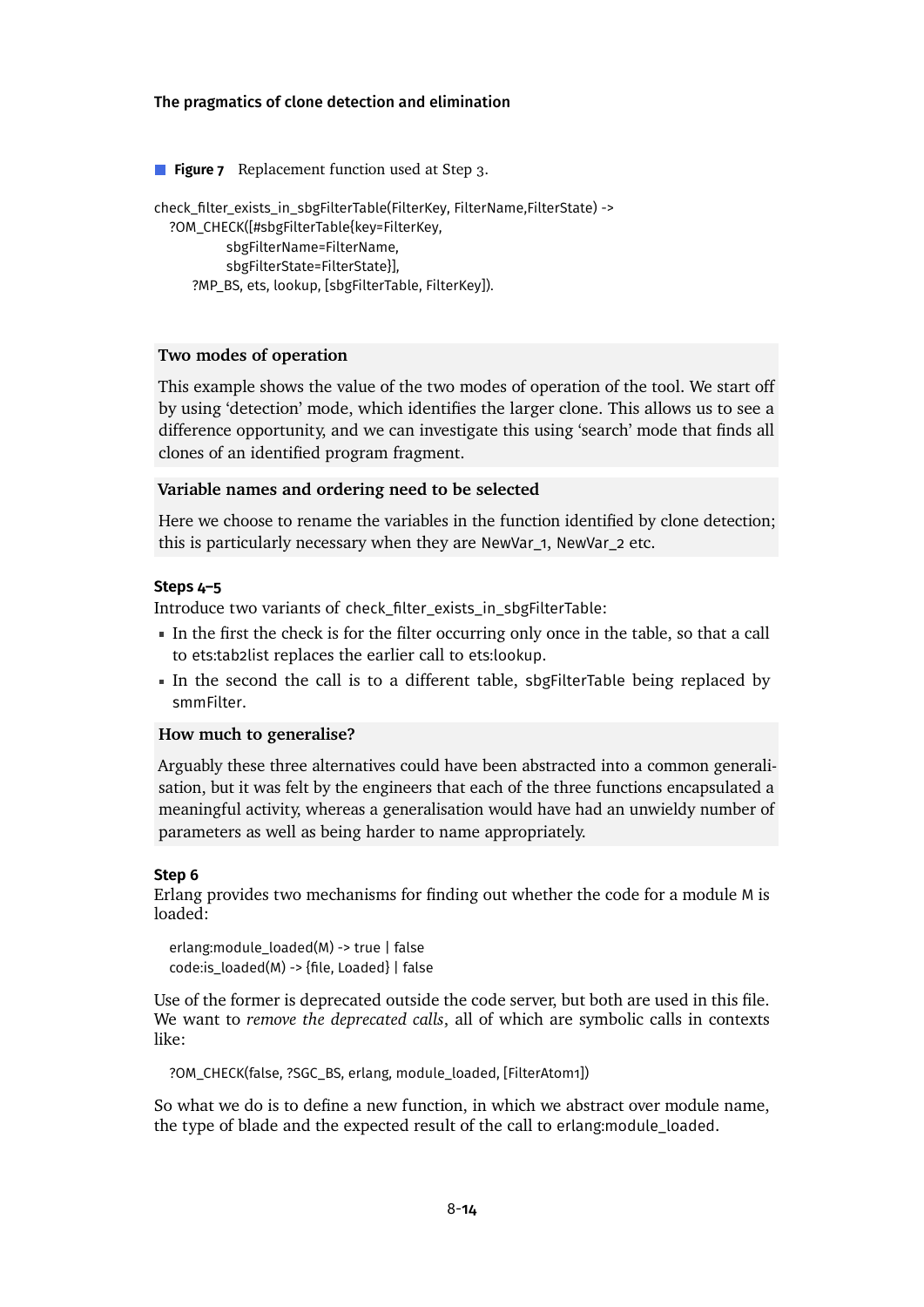#### [Simon Thompson,](#page-33-0) [Huiqing Li,](#page-33-1) and [Andreas Schumacher](#page-33-2)

<span id="page-15-1"></span>**Figure 8** New version of the code\_is\_loaded from Step 6. code\_is\_loaded(BS, ModuleName, false) ->

```
?OM_CHECK(false, BS, code, is_loaded, [ModuleName]).
code_is_loaded(BS, ModuleName, true) ->
  ?OM_CHECK({file,atom_to_list(ModuleName)}, BS,
      code, is_loaded, [ModuleName]).
```
<span id="page-15-2"></span>**Figure 9** Handwritten generalisation from Step 7.

```
code_is_loaded(BS, om, ModuleName, false) ->
   ?OM_CHECK(false, BS, code, is_loaded, [ModuleName]);
code_is_loaded(BS, om, ModuleName, true) ->
   ?OM_CHECK({file, atom_to_list(ModuleName)},
       BS, code, is_loaded, [ModuleName]);
code_is_loaded(BS, ch, ModuleName, false) ->
   ?CH_CHECK(false, BS, code, is_loaded, [ModuleName]);
code_is_loaded(BS, ch, ModuleName, true) ->
   ?CH_CHECK({file, atom_to_list(ModuleName)},
       BS, code, is_loaded, [ModuleName]).
```
<span id="page-15-0"></span>code\_is\_loaded(ModuleName, BS, Result) -> ?OM\_CHECK(Result, BS, erlang, module\_loaded, [ModuleName]).

We then fold against this definition to remove all calls to erlang: module loaded, expect for that in the definition of code\_is\_loaded itself. We can then write a *different* definition of this function, see Figure [8,](#page-14-0) which implements the same functionality using the other primitive. At this point it is possible to stop, having introduced the code\_is\_loaded function. Alternatively, in order to keep the code as close as possible to its previous version, we can *inline* this function definition. In the next step we will see another reason for doing this inlining.

#### **Step 7**

We note that as well as finding symbolic calls to code:is\_loaded within the OM\_CHECK macro call, it is also called within CH\_CHECK. We are unable to replace a macro call by a variable, and so we write – by hand – a generalisation in which the macro call is determined by an atom parameter, as shown in Figure [9.](#page-14-1)

#### **When to generalise?**

It is here that inlining of the code\_is\_loaded function in step 6 is valuable: it allows us to deal with *premature generalisation*, under which we find that we want further to generalise a function without layering a number of intermediate calls: we inline the earlier generalisations and then build the more general function in a single step.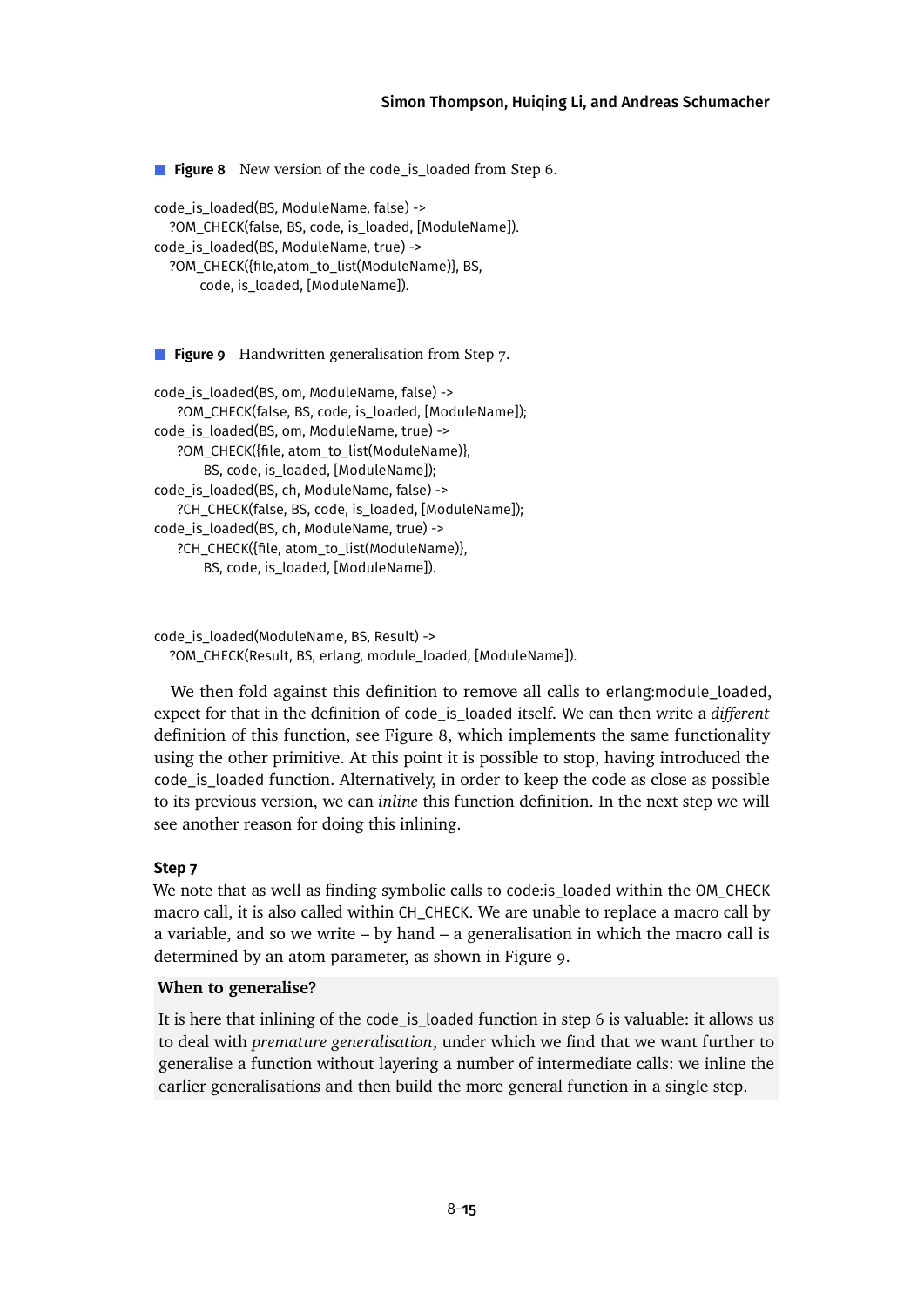<span id="page-16-0"></span>**Figure 10** Sub-clone identified in Step 8. check\_add\_rule\_set\_to\_lter(FilterKey, FilterName, RuleSetName, FilterRuleSetPosition, Result) -> AddResult = ?SMM\_ADD\_RULE\_SET\_TO\_FILTER(FilterKey, FilterName, RuleSetName, FilterRuleSetPosition), ?TRIAL(Result, AddResult).

**Figure 11** Two sub-clones, as identified in Step 9.

```
check_ruleset_name_in_filter(FilterName, RuleSetName) ->
  {ok, RuleSetKey} = ?SMM_NAME_TO_KEY(sbgRuleSetTable, RuleSetName),
  check_ruleset_key_in_filter(RuleSetKey, [[FilterName]]),
  RuleSetKey.
```

```
check_ruleset_key_in_filter(RuleSetKey, Result) ->
  ?OM_CHECK(Result,
      ?MP_BS, ets, match, [sbgIsmFilterRuleSetUsageTable,
           {'_', {RuleSetKey, '_'}, '_', '$1'}]).
```
#### **Steps 8,9**

In these steps, a ten line clone was identified, but rather than replacing that – which combines a number of operations – it was decided to look at its sub-clones. A *sub-clone* is a subsequence (or subexpression) of an identified clone, which will *a fortiori* be a clone, potentially with a larger number of instances. Looking at this led to the identification of code used 22 times in the module, extracted as the function shown in Figure [10.](#page-15-1) This gives the ninth version of the code, and two similar sub-clones are extracted, as shown in Figure [11,](#page-15-2) giving the tenth version of the code in the study.

#### **Clone choice**

It is clear that we need to view the results of the clone identification in more than one way. Wrangler presents the information ordered in two ways: by the size of the clone – that is the size of the instances – and by the number of times that the clone occurs. Each criterion can be significant in different situations.

#### **Step 10**

Clone detection now gives the clone candidate shown in Figure [12.](#page-16-0) The body of this function sets up four rule sets and adds them to a filter, but the function identified contains extraneous functionality at the start and end:

- the filter key is created as the first action: FilterKey =  $\dots$ , and
- $\blacksquare$  (in at least one of the clones) the rulesets are removed thus: NewVar 1.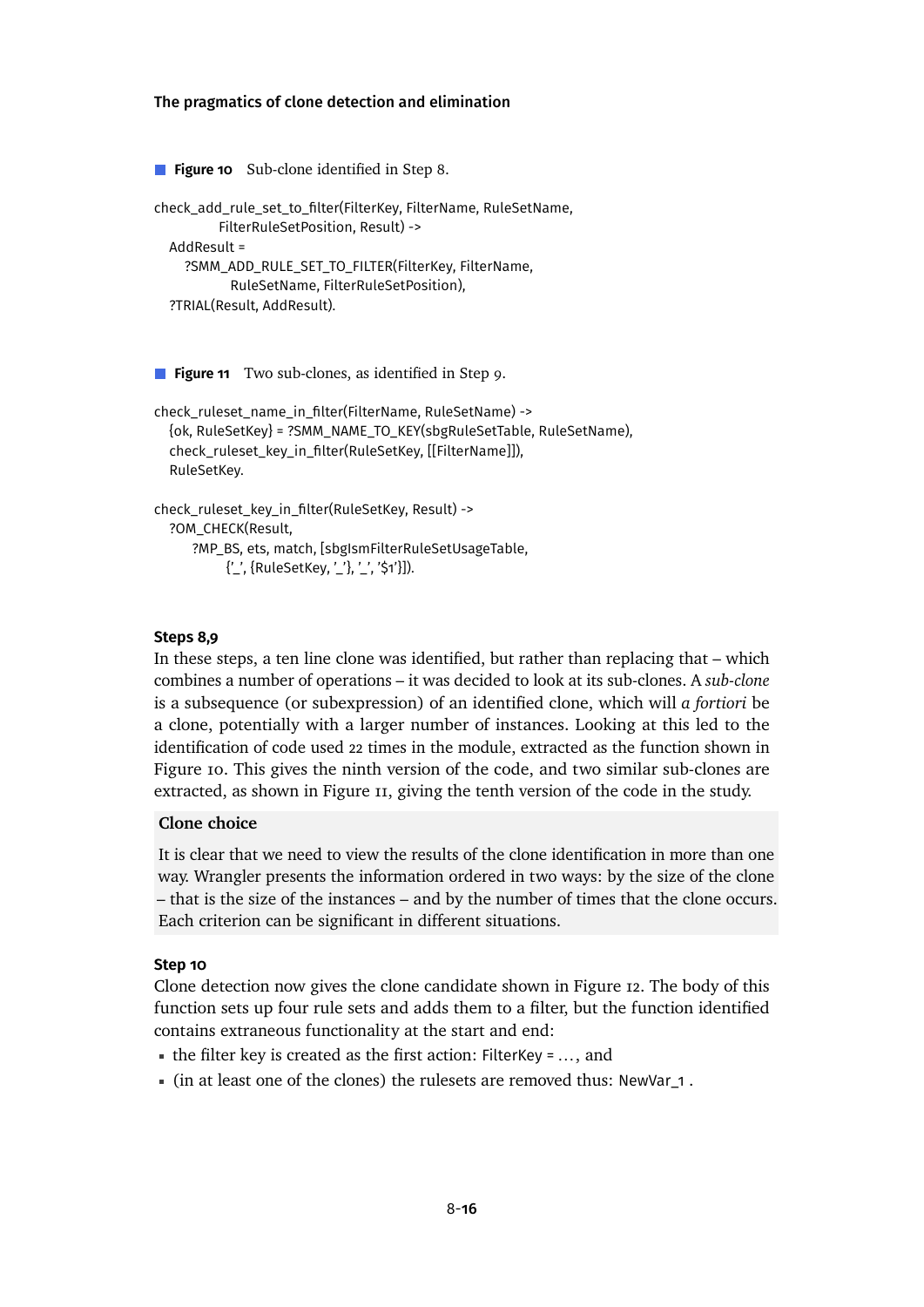#### [Simon Thompson,](#page-33-0) [Huiqing Li,](#page-33-1) and [Andreas Schumacher](#page-33-2)

<span id="page-17-0"></span>**Figure 12** The clone candidate identified in Step 10.

```
new_fun(FilterName, NewVar_1) ->
  FilterKey = ?SMM_CREATE_FILTER_CHECK(FilterName),
  %%Add rulests to filter
  RuleSetNameA = "a",
  RuleSetNameB = "b",
  RuleSetNameC = "c",
  RuleSetNameD = "d",
  ... 16 lines which handle the rules sets are elided ...
  %%Remove rulesets
  NewVar_1,
  {RuleSetNameA, RuleSetNameB, RuleSetNameC, RuleSetNameD, FilterKey}.
```
**Figure 13** The function extracted at Step 10.

```
add_four_rulesets_to_filter(FilterName, FilterKey) ->
  RuleSetNameA = "a",
  RuleSetNameB = "b",
  RuleSetNameC = "c",
  RuleSetNameD = "d",
  ... 16 lines which handle the rules sets are elided ...
  {RuleSetNameA, RuleSetNameB, RuleSetNameC, RuleSetNameD}.
```
and so, instead, the body is extracted as the code shown in Figure [13,](#page-16-1) in which the final action doesn't need to be passed in as a parameter, and the FilterKey becomes a parameter rather than a component of the result.

#### **'Widows' and 'orphans'**

Clone detection software will identify the maximal duplicated segments, but as noted in the example it may be that a maximal segment may include code that is extraneous to the core functionality identified. Again, the search mode of the tool can be used to identify the clones of the core functionality. The next step presents a second example of this phenomenon.

#### **Step 11**

In a similar way to the previous step, a lengthy clone is identified, but in the abstraction the first line is omitted, making it an abstraction without parameters: setup\_rulesets\_and\_filters.

#### <span id="page-17-1"></span>**Step 12**

This final step consists of a sequence of stages concerned with refactoring the form of

data representation in dealing with

sets of attributes, which are transformed into named lists, such as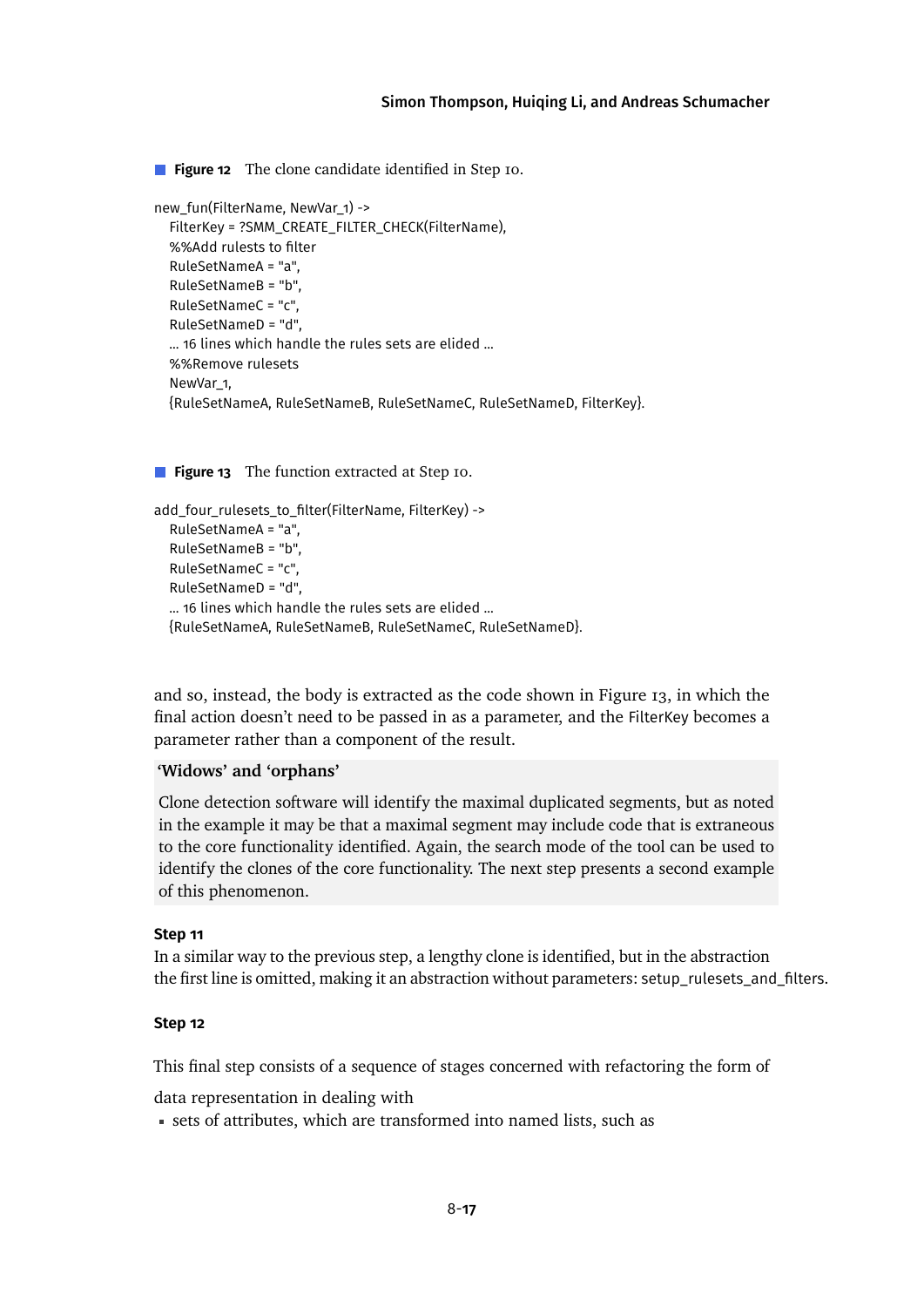<span id="page-18-0"></span>**Figure 14** The function extracted at Step 12.

```
import_warning_rule_set(main) ->
  %% Since the rule set file contains errors, no rule sets will be imported.
  ...
  AttributeNames = [line_number, column, type, failing_rule_set, error_reason],
  Key1 = 1,
  ?ACTION("Do SNMP Get operations on the"
    "sbgRuleSetErrorTable with key ~p.~n", [Key1]),
  GetResult1 = ?SMM_SMF_GET(rule_set_error, [{key, Key1}], AttributeNames),
  LineW<sub>1</sub> = 4ColumnW1 = ?SMM_RULE_SET_WARN_1_COL,
  TypeAtom = warning,
  TypeMibVal = ?SMM_REPORT_TYPE(TypeAtom),
  FailingRuleSetW1 = " ",
  ResasonW1 = ?SMM_RULE_SET_WARN_1_REPORT(LineW1),
  Attributes_1 = [LineW1, ColumnW1, TypeAtom, FailingRuleSetW1, ResasonW1],
  ?TRIAL(lists:zip(AttributeNames, Attributes_1), GetResult1),
  ... 40 lines elided ... .
```
Attributes\_1=[LineW1, ColumnW1, TypeAtom, FailingRuleSetW1, ResasonW1],

other sets of attributes are represented by 0-ary functions: ruleset\_error\_attributes() -> [?sbgRuleSetErrorLineNumber, ..., ...

Finally, we can replace an explicit zipping together of lists by the uses of function lists:zip/2, and this gives us a much better structured function shown in Figure [14.](#page-17-0) An incidental benefit of the inspection was to reveal that the lines

TypeAtom = warning, TypeMibVal = ?SMM\_REPORT\_TYPE(TypeAtom),

were repeated, doubtless a cut-and-paste error, which went undetected because the pattern matches succeeded at the second occurrence.

#### **Clone elimination and other refactorings**

Clone detection as implemented in Wrangler will only find clones that consist of code segments that have a common generalisation. In practice there may be small changes that prevent larger clones being identified; it is therefore important in practice to pursue clone elimination in conjunction with other refactorings, as shown in this particular step.

#### **5.2 Continuing the case study: further clone detection**

The work reported here produced a sequence of twelve revisions of the code, but it is possible to make further revisions. In this section we look at a selection of reports from similar and identical code search, and comment on some of the potential clones identified.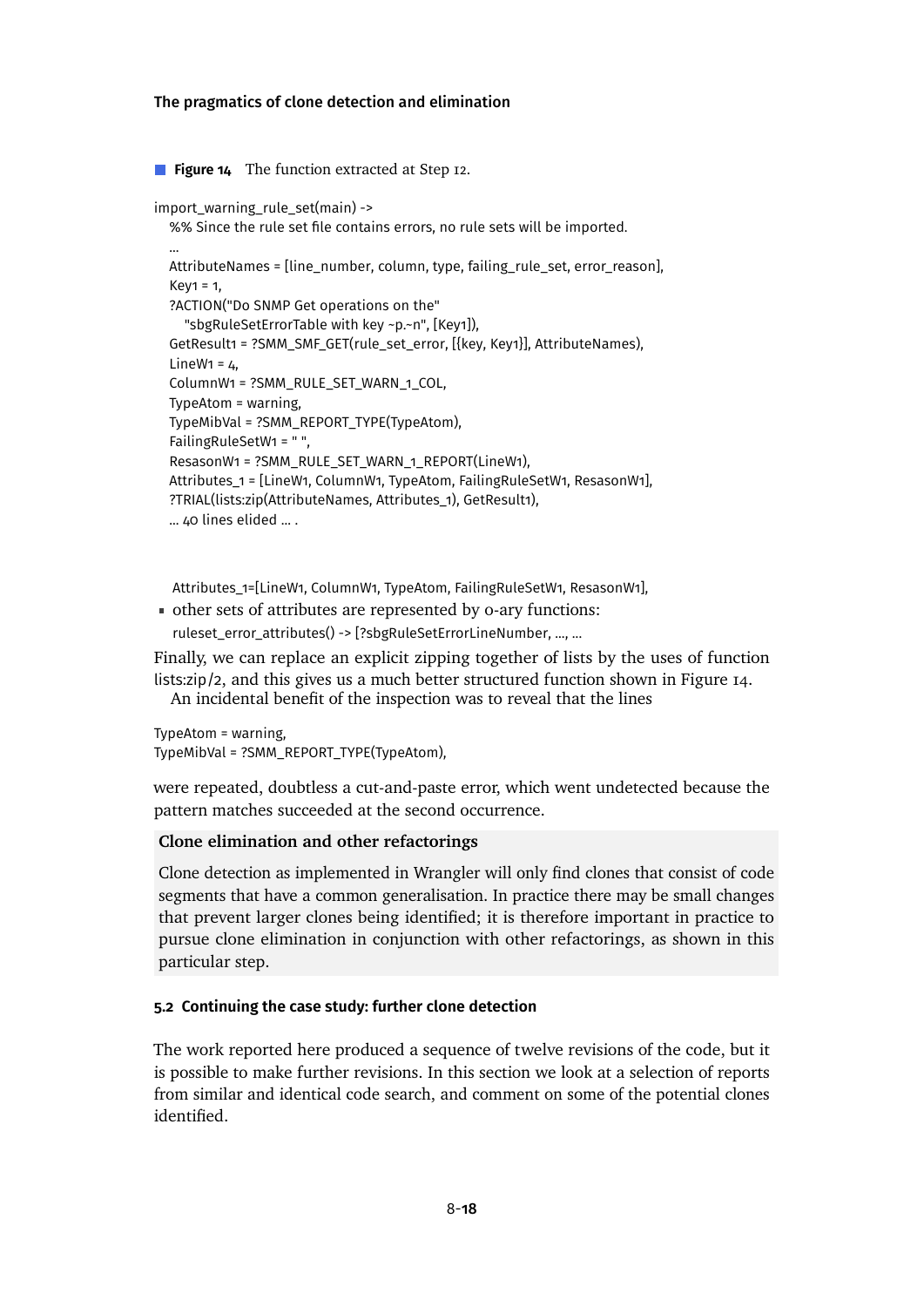**Figure 15** Clone report discussed in Section [5.2.](#page-17-1)

/Users/simonthompson/Downloads/smm\_SUITE13.erl:1755.4-1761.50: This code has been cloned twice: /Users/simonthompson/Downloads/smm\_SUITE13.erl:1772.4-1778.50: /Users/simonthompson/Downloads/smm\_SUITE13.erl:1789.4-1795.50:

The cloned expression/function after generalisation:

new\_fun(FilterAtom1, FilterAtom2, NewVar\_1, NewVar\_2, NewVar\_3) -> NewVar\_1, code\_is\_loaded(?SGC\_BS, om, FilterAtom1, NewVar\_2), code\_is\_loaded(?MP\_BS, om, FilterAtom1, false), code is loaded(?SGC\_BS, om, FilterAtom2, NewVar\_3), code\_is\_loaded(?MP\_BS, om, FilterAtom2, false).

#### <span id="page-19-0"></span>**Similar code**

The similar code detection facility with the default parameter values reports 16 further clones, each duplicating code once. The total number of duplicated lines here is 193, and so a reduction of some 145 lines could be made by replacing each clone into a function definition plus two function calls.

Looking for similar code with the similarity parameter reduced to 0.5 rather than the default of 0.8 reports 47 clones, almost three times as many. Of these, eight duplicate the code twice (that is, there are *three* instances of the code clone) and some of these provide potential clients for replacement. However, not all of them appear to be good candidates for replacement. For example, consider the report shown in Figure [15.](#page-18-0) This code has three parameters, and the first is an arbitrary expression, NewVar\_1, evaluated first in the function body. A more appropriate candidate is given by omitting this expression, and giving the generalisation

```
new_fun(FilterAtom1, FilterAtom2, NewVar_1, NewVar_2) ->
  code_is_loaded(?SGC_BS, om, FilterAtom1, NewVar_1),
  code_is_loaded(?MP_BS, om, FilterAtom1, false),
  code_is_loaded(?SGC_BS, om, FilterAtom2, NewVar_2),
  code_is_loaded(?MP_BS, om, FilterAtom2, false).
```
This particular generalisation has a similarity score of more than 0.8, but does not appear in the default report because it involves only 4 expressions, and the default cut-off is a sequence of at least 5.

#### **5.2.1 Identical code**

The standard report to detect identical code reports 87; the number is larger here because the default threshold for reporting here is to consist of at least 20 tokens rather than 5 expressions or more. However, a number of *over-generalisations* result from this report; for example, the function

new\_fun(ModuleName1, NewVar\_1, NewVar\_2, NewVar\_3, NewVar\_4) ->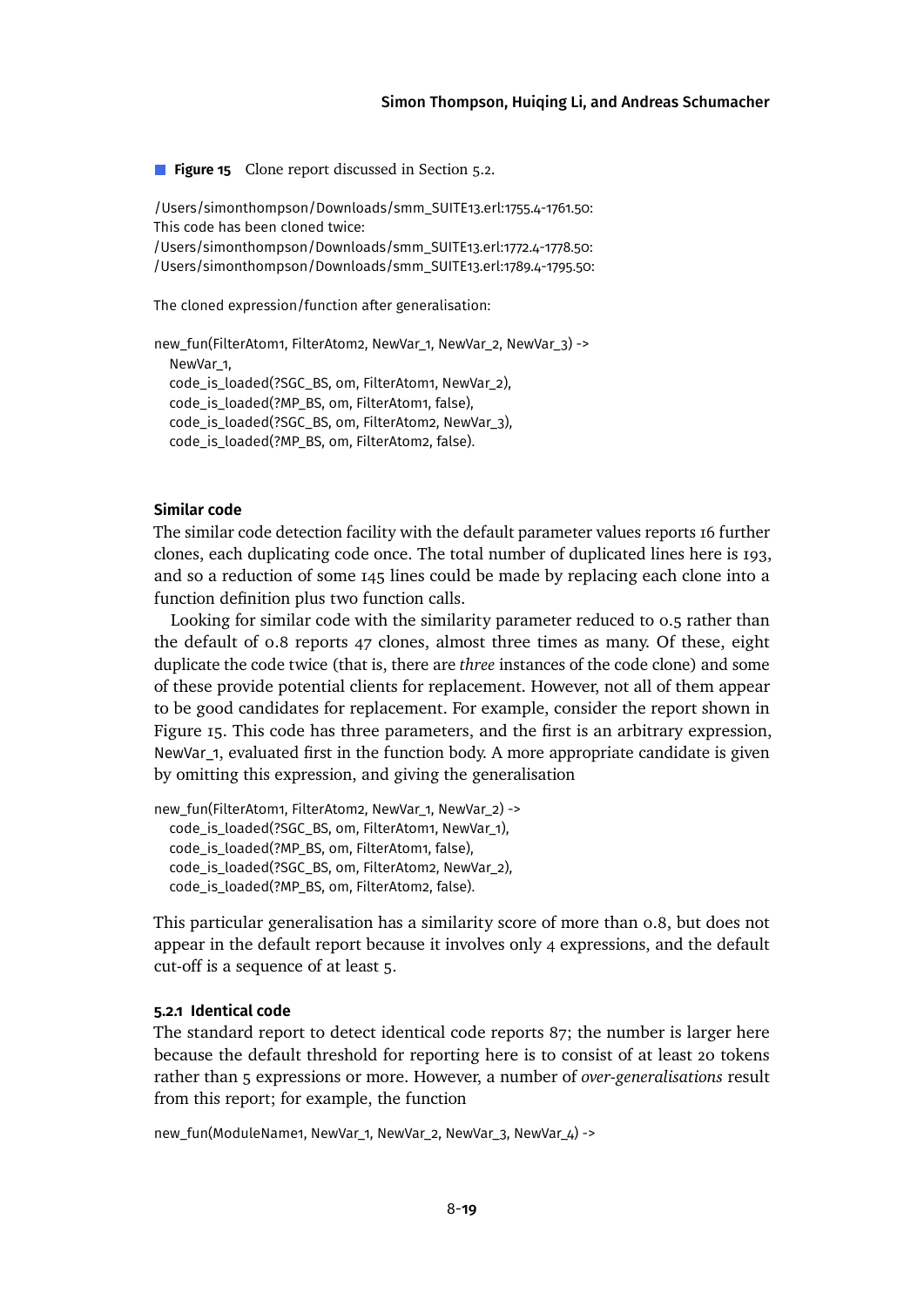```
code_is_loaded(?SGC_BS, NewVar_1, ModuleName1, NewVar_2),
code_is_loaded(?SGC_BS, NewVar_3, ModuleName1, NewVar_4).
```
is reported as occurring 23 times. Arguably, generalising to replace these two expressions will not result in code that is more readable than it is already: it clearly states that it checks for two pieces of code being loaded.

# **5.2.2 Carrying on**

There are clearly some more clones that might be detected, but as the work progresses the effort involved in identifying and replacing code clones becomes more than the value of transforming the code in this way, and so the engineers performing the refactoring will need to decide when it is time to put the work aside.

# **6 Lessons learned**

This section highlights the lessons learned during the activity reported in the previous section, cross-referring to the steps of that process when appropriate.

# **6.1 Inlining is a useful refactoring**

There is a clear use case for function *inlining* or *unfolding* when performing a series of refactorings based on clone elimination [Step 7]. The scenario is one of *premature generalisation* thus:

- identify common code, and generalise this, introducing a function for this generalisation;
- subsequently identify that there is a further generalisation of the original code, which could benefit from being generalised;
- the problem is that some of the original code disappeared in the first stage of generalisation, and so it needs to be inlined in order to generalise it further.

Of course, it would be possible to keep the intermediate generalisation as well as the final one, but in general that makes for less readable code, requiring the reader to understand two function definitions and interfaces rather than one.

Inlining is also useful to support a limited form of API migration [Step 6].

# **6.2 Bottom-up is better than top-down**

We looked at ways in which clones might be removed, and two approaches seem appropriate: bottom-up and top-down. In the latter case we would remove the largest clones first, while in the other approach we would look for small clones first, particularly those which are the most common. We decided to use the *bottom-up* approach for two reasons [Steps 3, 8, 9].

Using this it is much easier to identify pieces of functionality which can easily be *named* because they have an identifiable purpose.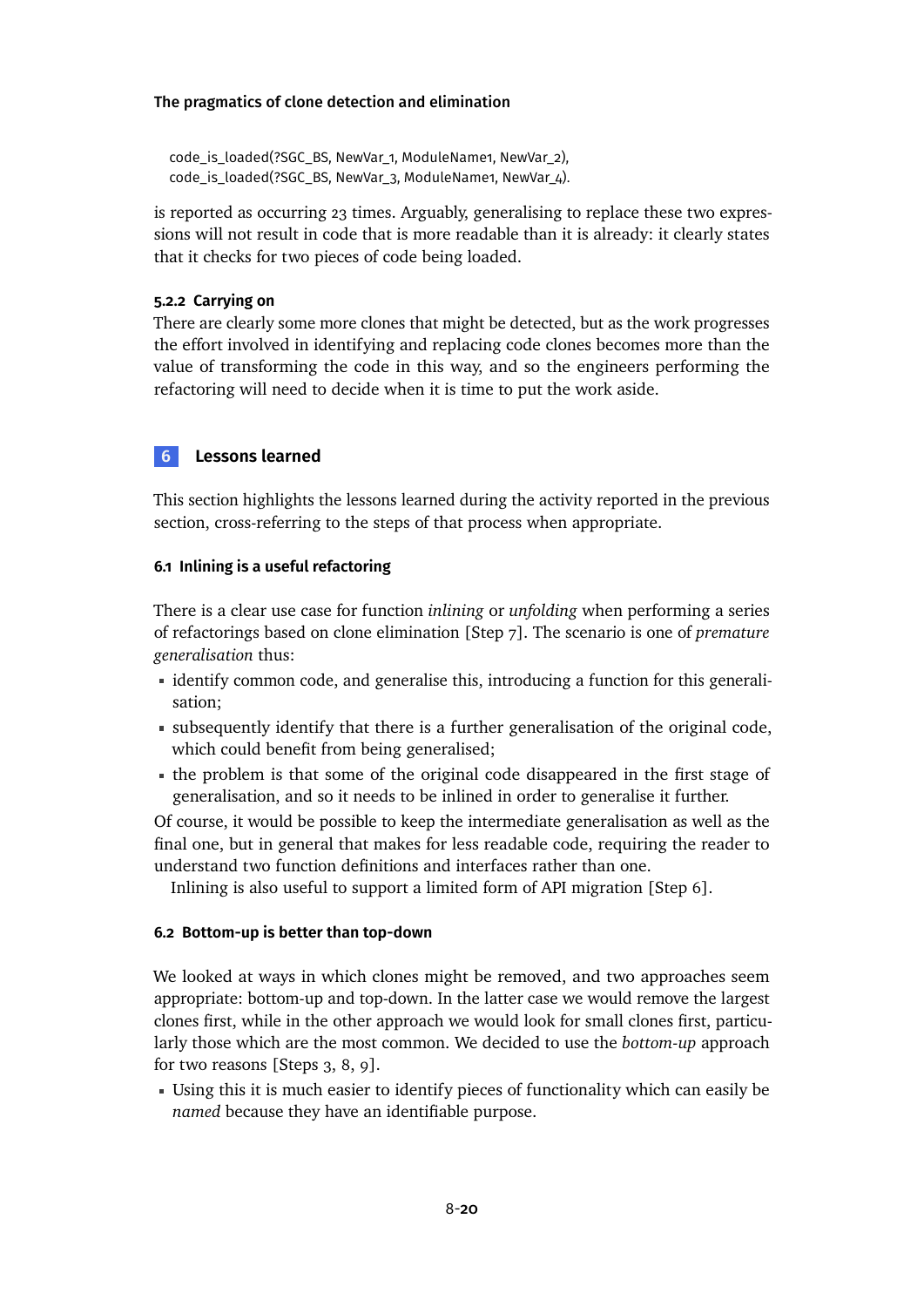**Figure 16** An example of self-documenting code.

BlahMeaning  $=$  ... blah ..., FooMeaning  $=$  ... foo ... , Result = f(BlahMeaning, FooMeaning)

it is also likely that these will not have a huge number of parameters, and in general we look for code which is not over-general.

Finally, there is the argument that  $-$  to a large extent, at least  $-$  it should not matter about the order in which clone removal takes place, since a large clone will remain after small clones are removed, and *vice versa*.

## **6.3 Clone removal cannot be fully automated**

What we have achieved in this example is clearly *semi-automated*: we have the Wrangler support for identifying candidates for clones but they may well need further analysis and insight from uses to identify what should be done. For example,

- Is there a spurious last action which belongs to the next part of the code, but which just happens to follow the clone when it is used? If so, it should not be included in the clone [Steps 10,11]. This can also apply to actions at the start of the identified code segment.
- Another related reason for this might be that this last operation adds another component to the return tuple of an extracted function; we should aim to keep these small.
- We might find that we identify behaviour of interest which occurs close to an identified clone; then use similar expression search to explore further.
- <span id="page-21-0"></span>An identified clone may contain two pieces of separate functionality which are used together in many cases, but not in all cases of interest. Because of the thresholding of clone parameters it might be that we only see the larger clone because the smaller one is below the threshold chosen for the similar code report [Steps 3, 8, 9].

#### **6.4 Self-documenting code**

Rather than using the telegraphic

Result =  $f($  ... blah ..., ... foo ...)

it is always useful to name values, as shown in Figure [16,](#page-20-0) since the latter case is *self documenting* in a way that the former is not. On the other hand, is it the responsibility of the client of an API, here for the function f, to document this API at its calling points? If it is to be documented at a calling point it can be done by choice of variable names, or by suitably placed comments.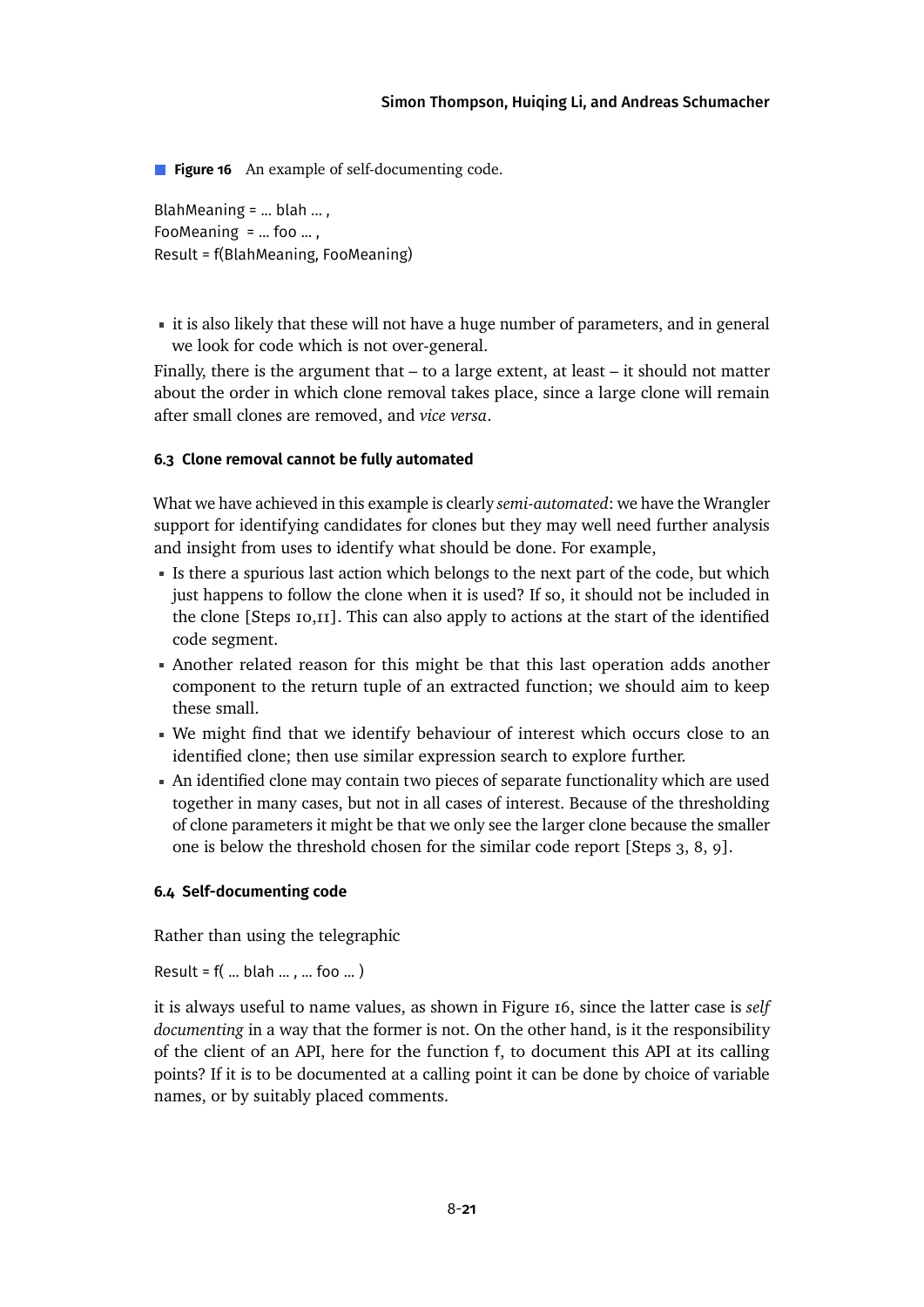#### **6.5 Naming values**

How should constants best be named in Erlang code. Three options are possible: namely definition by

- a macro definition
- a function of arity o
- a local variable

The code at hand does the first and last: the second was added during the refactoring process.

Another option presents itself: instead of worrying about what is contained in a set of variables, should a record be used instead? This has some advantages, but records have drawbacks in Erlang. Names are not first class, so cannot be passed as parameters or values, which is something that can be used in practice, such as passing a list of field names to the zip/2 function [Step 13].

#### **6.6 Improvements to Wrangler**

The case study also brought to light a number of improvements that might be made to Wrangler. Inlining was the most important, and is now included in the latest release of the system.

It was also suggested that a number of options could be added to the *Code Inspector*: this highlights "bad smells" and other notable code features, such as: variables used only once, variables not used, and rebinding of variables (that is, bound variables occurring in a pattern match).

Finally, the question was raised about how much refactoring sequences used on one module could be *reused* in refactoring another. This question of memoisation or scripting merits further work.

#### **7 Improvements added subsequently**

Visits to the product development group at Ericsson in Linköping in 2010 allowed us to explore duplicate code detection and elimination in a variety of test suites. We were also able to use function extraction to add structure to long functions by breaking them into a sequence of calls to smaller (extracted) functions.

These visits coincided with the development of the module structure exploration tools in Wrangler [\[21\]](#page-31-4); we were able to explore inter-module dependencies and in particular to examine circular dependencies. We noted that some cycles in the module dependency structure are legitimate; an example would be two ends of a message interaction that are implemented in different modules.

On the basis of the work done during these visits, a number of improvements and bug-fixes were added to Wrangler.

Add the facility to introduce a local definition, and to inline instances of a local definition.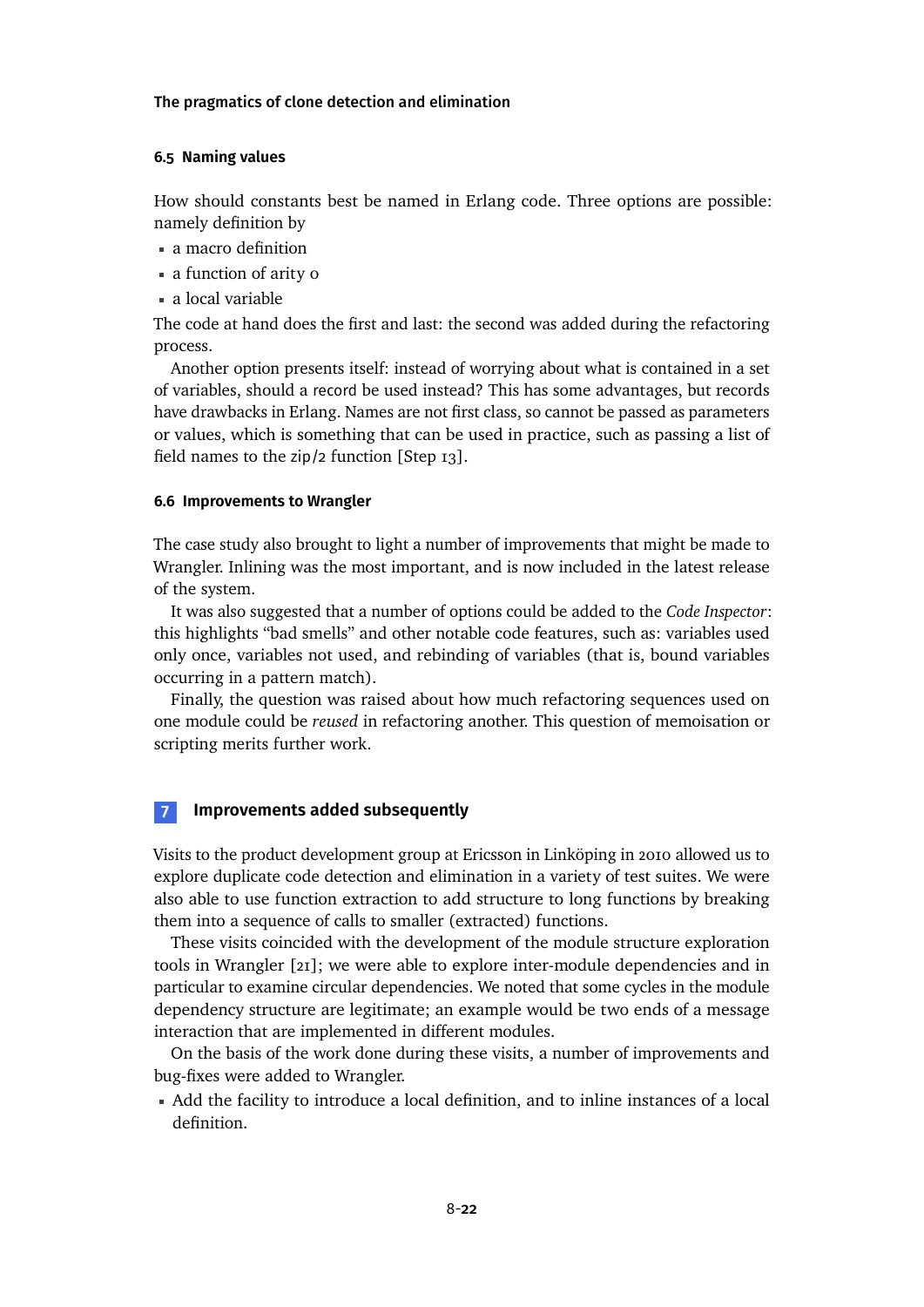- In reporting on clones, as well as presenting the new function that represents the least common generalisation, the report should also include the actual parameter values for each instance.
- Provided a full set of key bindings for all the refactorings in Emacs. This follows the scheme C-c C-w X, with C-c C-w as the 'Wrangler command' common prefix.
- Clone detection is controlled by a minimum number of expressions in the (cloned) expression sequence. This can miss the case of a single-expression clone, and so we have also introduced a minimum number of tokens for clone size which can be used in conjunction with clone search over sequences of any length.
- Introduce another parameter for clone detection: the number of parameters to the common abstraction. There are two choices for this: it could either be the maximum number of parameters for the clone, or the number of *new* variables introduced by the generalisation, excluding those variables that are already unbound in the clone instances.
- Handle side-effects in clone extraction: this enhancement ensures that side effects are handled properly in clone extraction by wrapping up in a closure any actual parameter which can have a side effect.
- In clone detection it is possible that when two variables have the same values in each instance, and so can be replaced by a single variable: this has been implemented.
- <span id="page-23-0"></span>In clone detection across multiple modules it is necessary to check the use of function names: it is not always the case that  $f/N$  in two modules means the same thing; in fact, it most usually doesn't (except for BIFs). On the other hand, it is possible that m:f/N and f/N are the same (precisely when f/N is used in module m). This name resolution is now correctly implemented.
- The order of the variables in the return tuple of a generalisation function was modified so that it reflected the order in which they are declared in the function body.
- Users of version control systems requested reporting of when a file is not writeable, as this will probably invalidate a refactoring step.

Other suggestions were discussed; some were scheduled for future implementation, and others were rejected.

- <span id="page-23-1"></span>Refactoring to move definitions between scopes: that is from local to top-level and *vice versa*. In a language like Haskell with a more developed facilities for scope nesting this is a necessity, but in Erlang we see it as being of less practical value.
- On the basis of analysis of forward and backward dependencies within expression sequences, it is possible to provide refactorings to move statements "up" and "down" in an expression sequence. One use case is to do this to assist with clone detection, when an inserted statement splits a larger clone in two. An example of this is the subject of Section [8.1,](#page-23-1) where it is evident that cases like this require manual intervention when they are extracted in practice.
- Definitions of records and macros in Erlang can be contained in Erlang source files, or included in header files. Providing the facility to detect cloned macro or record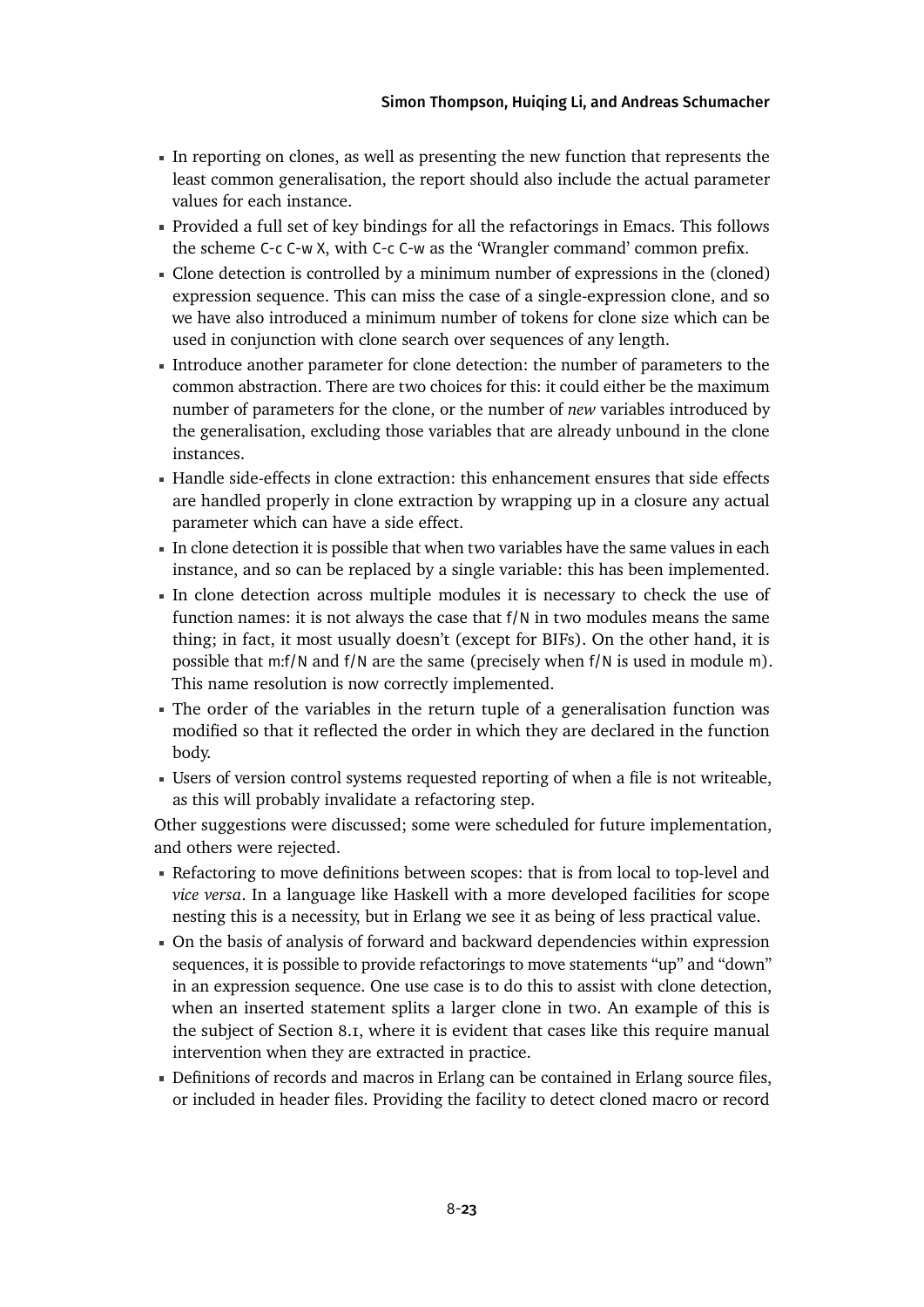definitions across multiple modules could be complemented by the facility to move these into a common header file. This is future work.

Source files contain comments – some of which are 'semi-structured' information used in the edoc documentation system – and also type specifications (-spec statements). While it makes little sense to try to refactor free text comments, it could be useful to indicate to users which comments might have been invalidated by a refactoring.

With the advent of release R14B of the Erlang system there is now a single spec notation for both specifications and comments, and these are to be transformed as a part of refactorings from a future Wrangler release.

- In building the common abstraction for a clone, we choose to name variables as Newvar\_N: could we do better? If we know it's a module or function name, then that is possible; otherwise we could take a name from one of the instances, if any instance is itself a variable. We decided, however, that this is potentially misleading, and that the Newvar\_N names force the user to choose names that accurately reflect the semantics of the variable.
- A report on variable use within function bodies could be used when it is desirable to split – by means of function extraction – function definitions that are too long. We plan to investigate this.

## **8 Following up: continuing the case study**

The original visit by the Kent team to Lindberg and Schumacher at Ericsson in Stockholm in 2009 was followed up by visits to Ericsson Linköping in 2010 and 2011, where again the Wrangler team (Thompson and Li) sat together with developers to restructure their code.

This allowed them to replicate the study reported in Section [5,](#page-9-0) to gain feedback on improvements of Wrangler implemented after the initial case study, and, finally, to understand the main obstacles to wider adoption of Wrangler within Ericsson and more widely.

#### **8.1 Clone detection**

#### **8.1.1 Multi-module search.**

Our initial experiment was to look for clones on a set of code of more than 1MB across some dozen files. Generating the clone detection report took approximately 20 minutes: we found 1066 clone candidates (through the initial string-based search) of which 457 were found to be true clones (by analysis of the appropriate parts of the annotated abstract syntax trees).

The format of the clone report, which orders the results on the size of the clone set and on the size of the clone members, means that the report cannot be shown until *all* clones are detected. It was frustrating to watch the clone checks tick past while being unable to see any of the results until all were complete.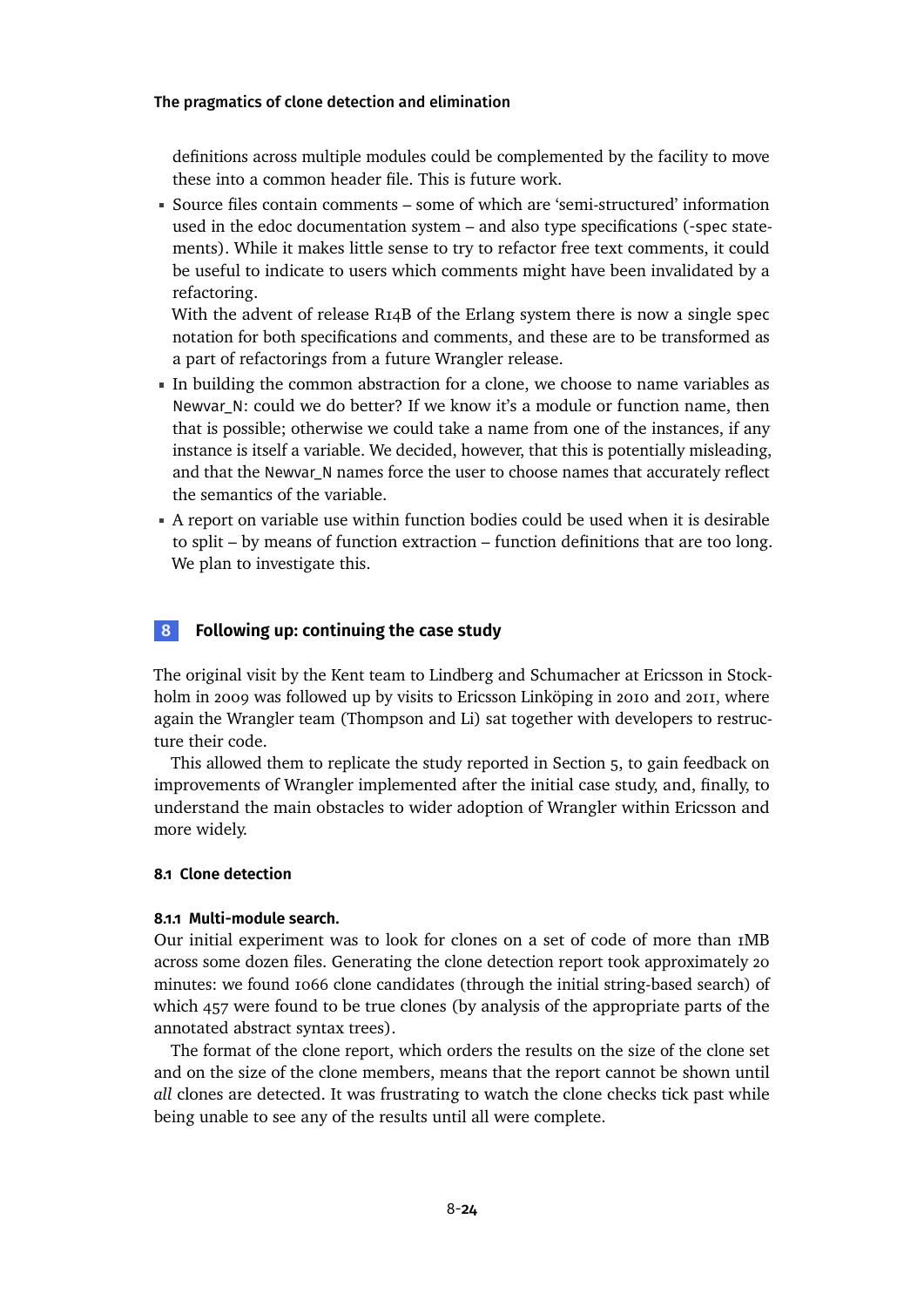<span id="page-25-0"></span>Wrangler is being updated to stream the clone results to standard output as they are produced, so that the system remains responsive while processing. The full report will be written to a file, formatted and ordered, once all the results are processed. In the context of a multi-module clone search, the report is also to be upgraded to single out the inter-module clones from the intro-module clones.

#### **8.1.2 Single module search: overview.**

We then looked at clones within one of the modules consisting of some 2500 lines of code. 74 initial candidates identified, of which 14 were true clones.

In examining clones it was very helpful to use the "Instances of a variable" functionality in the Wrangler inspector menu. This allows programmers to view all the uses of a variable, distinguishing instances of the variable from the defining occurrence(s). Together with the clone report this shows where the clone instances differ, and what the instantiations of the newly introduced variables are. This only works on the new definition once it is pasted into the module, but would be helpful as a part of the report too, so that this information can be used in assessing the clone for refactoring.

#### **8.1.3 Single module search: clone choice.**

We were presented with a choice of fourteen clones. We began by looking at the largest clone classes, and rejected the first candidate (occurs 7 times) but instead opted for the second. This was the choice of the developers to whom it seemed to be a more complete piece of functionality; they also noted that "one of the most difficult things [in the clone extraction process] is naming the parameters".

#### **8.1.4 Growing the largest clone.**

The largest clone was some 100 lines of code which appeared twice. These formed the latter parts of two tests, so that the code in both cases went right to the end of the test. This focussed attention on how the tests differed, and with a combination of Erlang and domain expertise the team was able to refactor the tests by hand so that their entire bodies were clones. The manual refactorings were these:

- One had an added line: this turned out to be setting an attribute of the system under test (SUT) and occurred next to another attribute setting; in the code these were manually changed to calls which set a *list* of attributes in a single call. This function was already available in the API of the SUT, but could have been added if necessary.
- The result of a function call was tested by a pattern match of the form

{V,result\_list,X}

with a different result\_list in the two cases. Wrangler didn't spot this as a clone - it is, in fact, because it is possible to match against a bound variable in a pattern in Erlang. To work around this we introduced local variable definitions of the result\_list values and then performed a pattern match against a tuple of variables in each of the tests.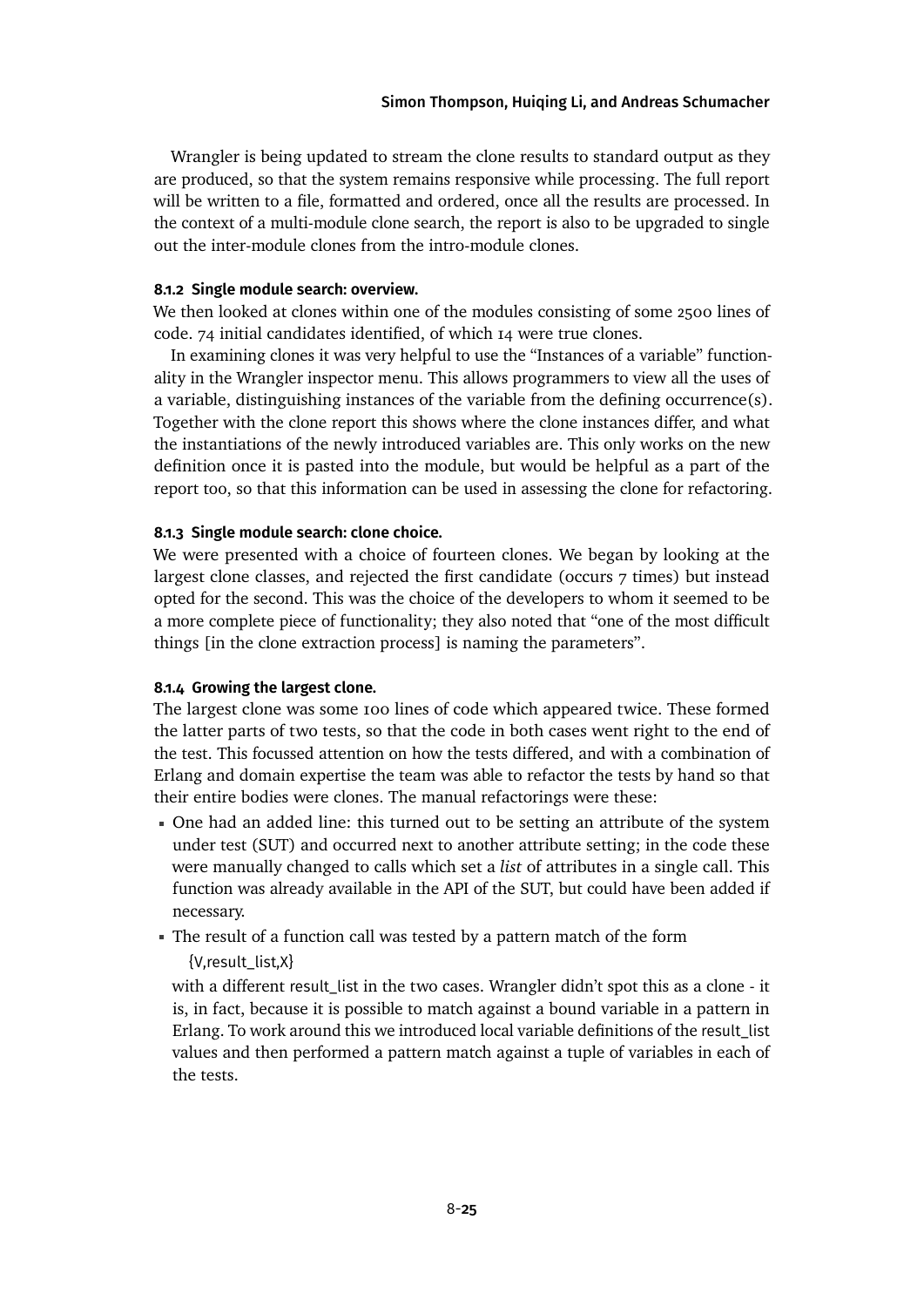**Figure 17** Clone instances as function calls.

new\_fun(Config, [{cellTraceFileSize, 100}], ["INTERNAL\_TESTEVENT\_UE", "INTERNAL\_TESTEVENT\_EXT"], 21, "INTERNAL\_EVENT\_MAX\_FILESIZE\_ROVERY")

new\_fun(Config, [{totalCellTraceStorageSize, 100}, {cellTraceFileSize, 100}], ["INTERNAL\_TESTEVENT\_EXT"], 50, "INTERNAL\_EVENT\_MAX\_FILESIZE\_RECOVERY")

#### **8.1.5 Naming the clone and its parameters.**

This results in a generalisation with five variables: one which is a parameter of each of the cloned tests, and the other four indicating differences between the two. The calls are shown in Figure [17](#page-25-0) and the function and variables are named as indicated in the function header for the cloned code:

check\_cell\_trace\_size(Config, Attributes, Events, NrOfRuns, FileSizeEvent) -> ...

#### **8.1.6 Final observations.**

The clone detection process also has the effect of pointing out precisely how the clones differ: in one case an actual parameter is

"INTERNAL\_EVENT\_MAX\_FILESIZE\_RECOVERY"

while in the other it is

```
"INTERNAL_EVENT_MAX_FILESIZE_ROVERY"
```
It seems pretty clear that this latter is a corruption of the former, and that in fact they should be the same. This would mean that the parameter FileSizeEvent would be eliminated, since its actual values would coincide in the two instances.

A clone which occurs in the middle of a function definition can potentially have a large number of parameters and also return a tuple containing a large number of fields. The former is because the code in the clone can depend on variable bindings occurring in code before the clone begins, and the latter because the cloned code itself sets up bindings which are used in the remainder of the function. The effect of a clone coinciding with the entire function body is to reduce the number of parameters, and also to reduce the return value to that of the original function. This effect (specifically the effect of the number of parameters reducing) was evident as we "grew" the clone reported here.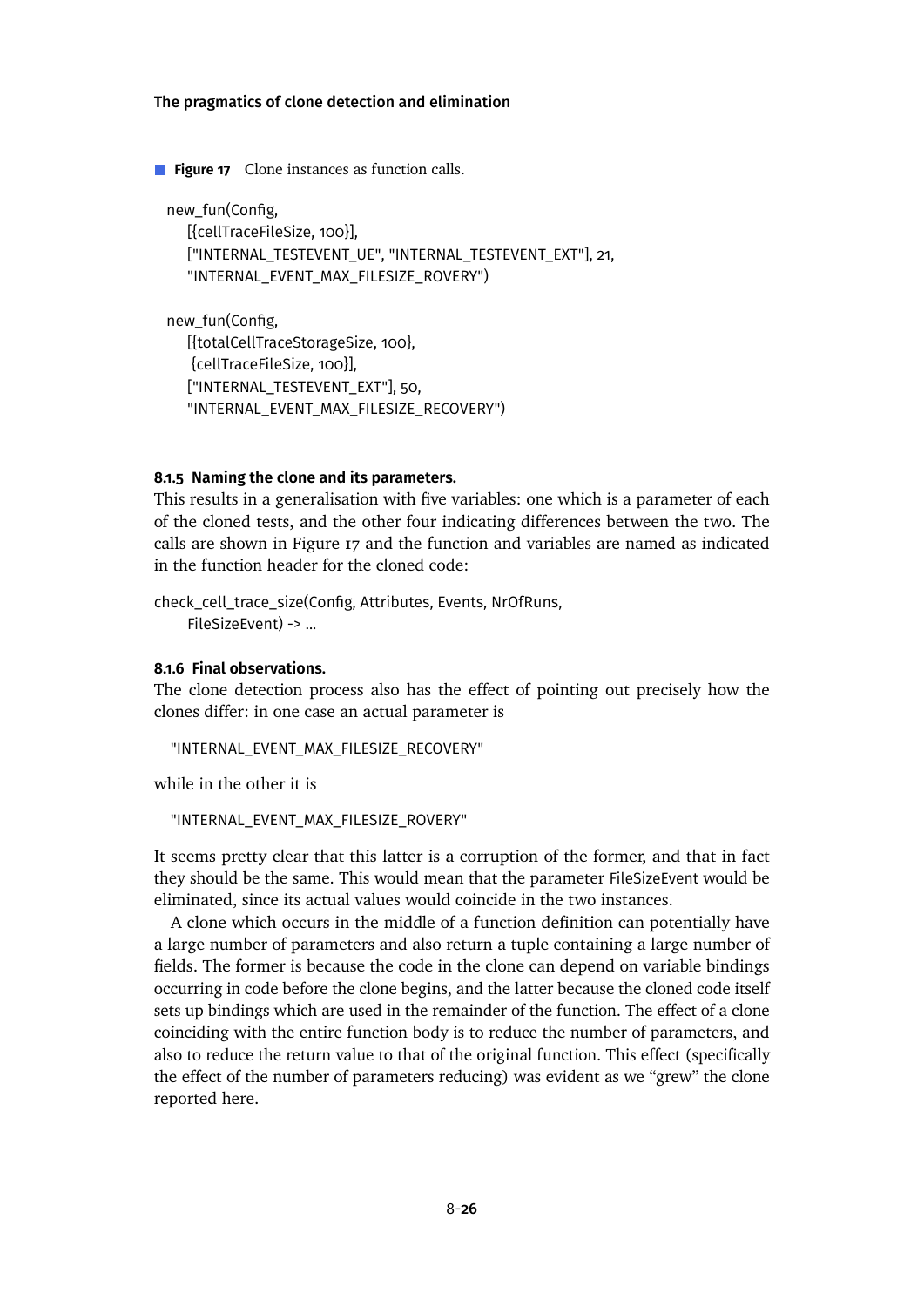#### <span id="page-27-0"></span>**8.2 Macro elimination**

There is a disadvantage in using Erlang macros, in that they cannot be used in expressions evaluated in the shell. While it would be possible to support macros in the shell, in the absence of that to get the exploratory nature of shell evaluation, we needed to find some way of eliminating macro definitions.

The following mechanism was investigated, assuming the macro to be eliminated is foo(X,Y) with definition.

-define(foo(X,Y),E).

*Step 1.* Build a function definition thus

fun\_foo(X,Y) -> ?foo(X,Y).

*Step 2.* Fold against the function fun\_foo, turning all macro invocations into calls to fun\_foo.

*Step 3.* Redefine fun\_foo thus:

fun  $foo(X,Y) \rightarrow E.$  % i.e. the RHS of the definition of the macro foo.

This approach works fine within a single module, except for 0 arity macros which will be replaced by calls with a trailing pair of parentheses, as in fun\_foo().

What if the macros are in a header file? We will need to put the definition of fun\_foo in a file. In general we will put it in a new file fun\_macros. How is it used?  $?foo(X,Y)$ becomes

fun\_macros:fun\_foo(X,Y)

fun\_foo(X,Y) -> fun\_macros:fun\_foo(X,Y).

#### **8.3 Obstacles to adoption of Wrangler**

We see two sets of obstacles in the way of adoption of refactoring more widely. The first is a perceived lack of time to perform large-scale restructuring of systems, despite a clear need being expressed by developers, because it made their code both more readable and more maintainable by introducing structure to what was previously straight-line code. Where Wrangler has been adopted successfully it has become part of a programmer's usual workflow, rather than a separate process: this works well with incremental improvements, but larger-scale transformations are less easily integrated in this way.

A second set of obstacles come from the integration of Wrangler into the wider-scale project workflow. For example, we have been able to adapt Wrangler to work with particular source code repositories, but some systems bring particular challenges.

A third potential problem comes from the efficiency of clone detection over large code bases. To counter this we have developed an incremental clone detection approach [\[24\]](#page-31-6). In studies of a series of system evolution steps this approach shows a reduction of clone re-detection times to 10–20% of the original time.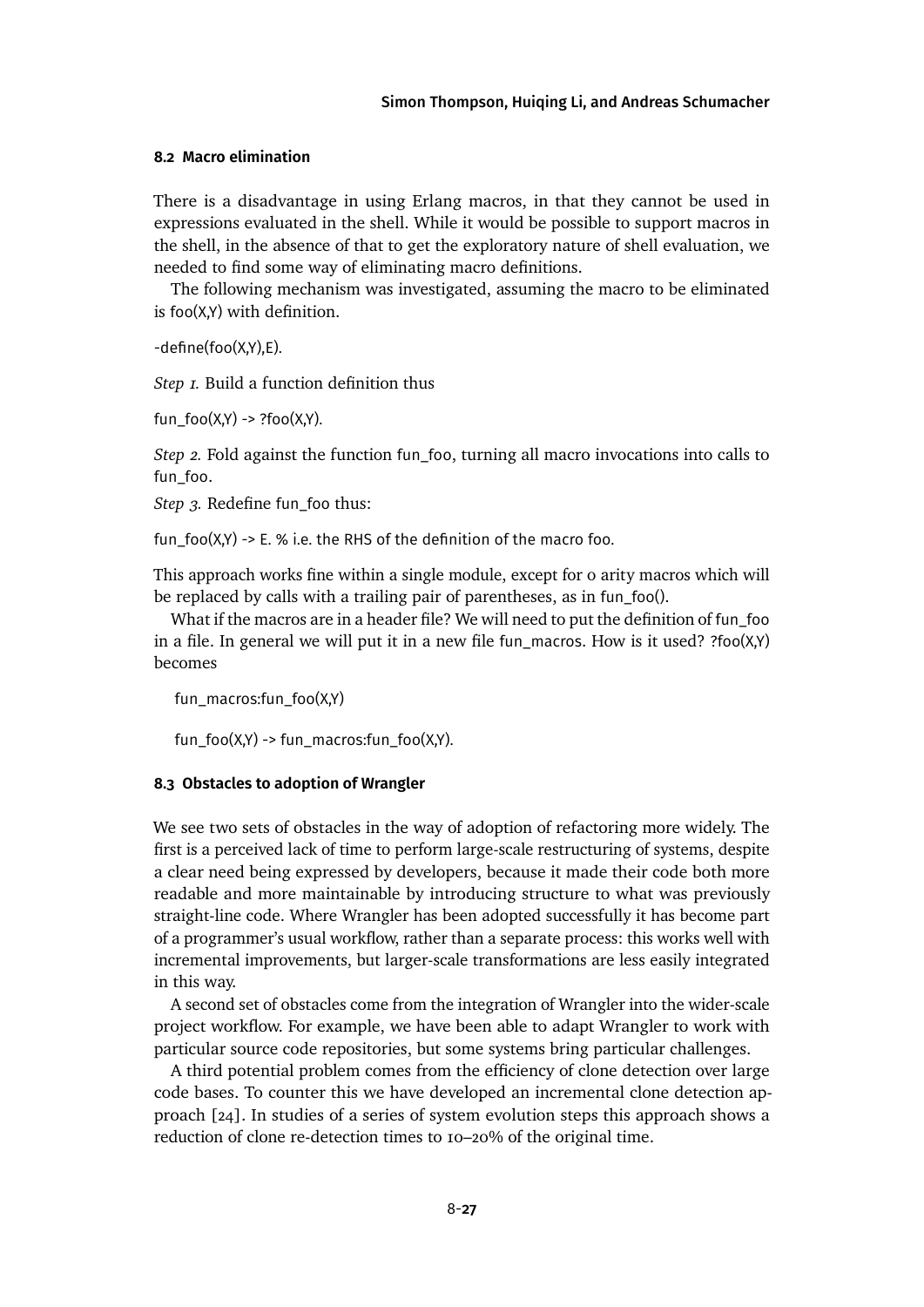## <span id="page-28-1"></span>**9 Property extraction through refactoring**

One of the principal goals of the ProTest project [\[30\]](#page-31-11) is to find mechanisms that support the transition from traditional unit testing to property-based testing. One mechanism (briefly reported in an earlier paper [\[26\]](#page-31-12)) is to use the clone detection facilities of Wrangler to support the discovery of properties within existing test suites. Not only does this provide a refactoring of unit tests into properties, but it can also indicate how the property can be generalised.

<span id="page-28-0"></span>This generalisation will give a more complete description of the intended behaviour of the system, and this property can in turn be tested using randomly generated values in QuickCheck [\[2\]](#page-29-2). Not only does this turn tests into properties, but it will also have the effect of generating new tests for the system from the existing test suite. After describing the process in more detail we give an example of property extraction in practice.

#### **9.1 Property extraction**

The Wrangler approach to combining test cases into QuickCheck properties follows these steps:

- <span id="page-28-2"></span>Apply Wrangler's similar code detection functionality to the test suite. The clone detector reports clone classes, each a set of code fragments in which any two of them are similar to each other. For each clone class, the clone detector also reports the least-general common abstraction of its clone instances, in the format of a new function.
- Identify a clone class which consists of complete test cases, copy and paste the least-general common abstraction function of that clone class into the test suite module, then *rename* the function, and apply the *fold expression against function* refactoring to this function. This refactoring replaces instances of a function body by a call to that function: in this case the newly introduced function.
- Apply Wrangler's *test case to property* refactoring to the least-general common abstraction function. This refactoring searches for all the application instances of this function, and collects the actual parameters. The actual parameters collected are then analysed for dependency between parameters, and transformed into QuickCheck data generators; the function itself is wrapped up, if necessary, as an assertion. A QuickCheck property is then generated by combining the data generator and the property using the QuickCheck macro ?FORALL.

#### **9.2 Example**

The example in an earlier paper [\[26\]](#page-31-12) shows how a property is extracted from a set of tests identified as clones. In Section [8.1](#page-23-1) we reported a similar clone extraction exercise, where some intervention was required to make the maximal clone identifiable, a typical experience.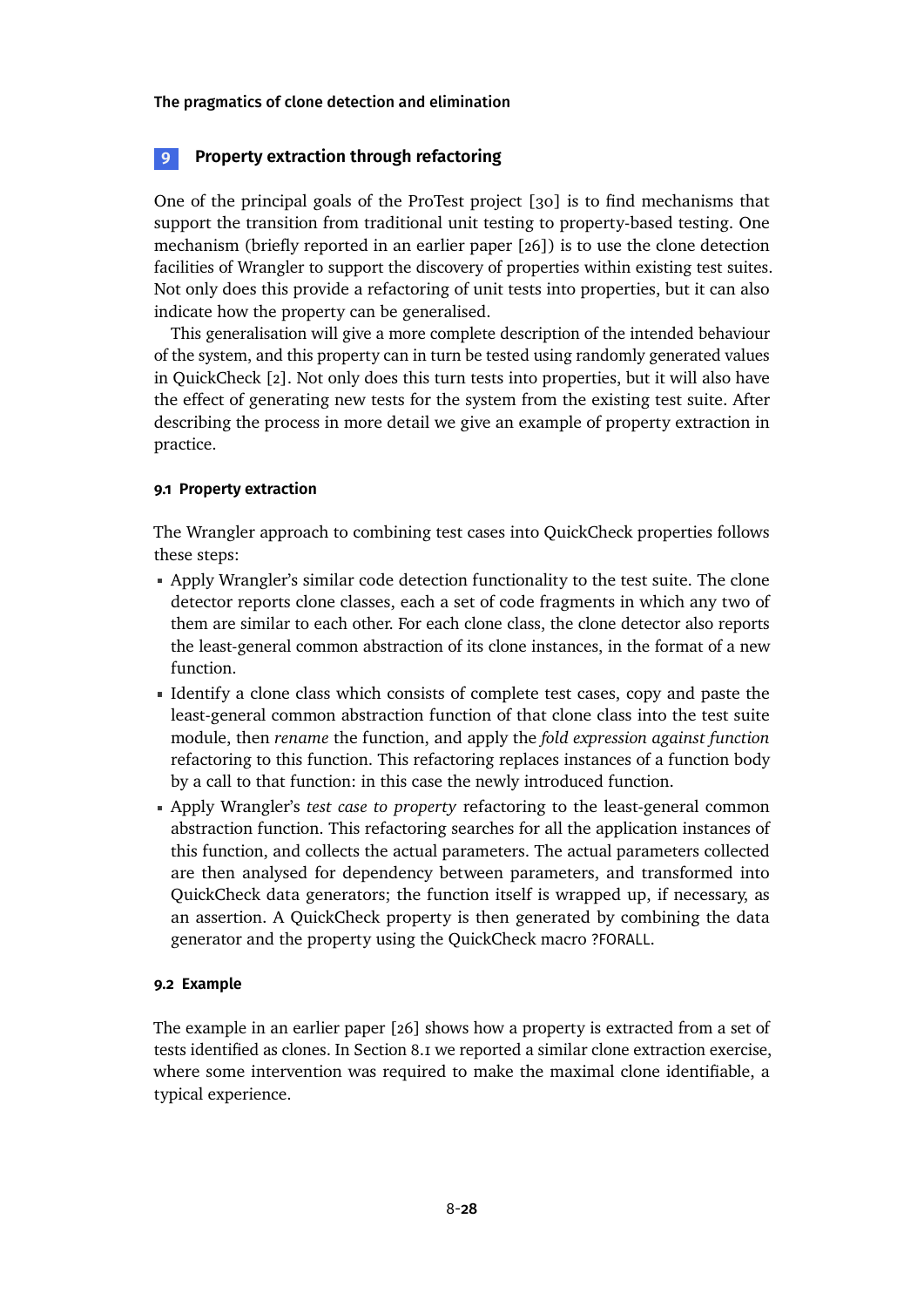<span id="page-29-0"></span>**Figure 18** Two example sets of parameter values.

```
[{cellTraceFileSize, 100}]
["INTERNAL_TESTEVENT_UE", "INTERNAL_TESTEVENT_EXT"]
21
```

```
[{totalCellTraceStorageSize, 100}, {cellTraceFileSize, 100}]
["INTERNAL_TESTEVENT_EXT"]
50
```
**Figure 19** Generators for parameter values.

```
oneof([[{cellTraceFileSize, 100}],
    [{totalCellTraceStorageSize, 100}, {cellTraceFileSize, 100}]])
oneof([["INTERNAL_TESTEVENT_UE", "INTERNAL_TESTEVENT_EXT"],
    ["INTERNAL_TESTEVENT_EXT"]])
oneof([21,50])
```
**Figure 20** Generalised generators from Figure [19.](#page-28-0)

```
oneof([[{cellTraceFileSize, nat()}],
    [{totalCellTraceStorageSize, nat()},
    {cellTraceFileSize, nat()}]])
oneof([["INTERNAL_TESTEVENT_UE", "INTERNAL_TESTEVENT_EXT"],
    ["INTERNAL_TESTEVENT_EXT"]])
nat()
```
The calls to the clone function shown in Figure [17](#page-25-0) give two possibilities for the parameter values, as shown in Figure [18,](#page-28-1) where we ignore the first parameter (the variable Config) and the last (the string and its corrupted version).

<span id="page-29-2"></span><span id="page-29-1"></span>These choices can be generalised to the generators shown in Figure [19,](#page-28-0) and replacing the integers by arbitrary natural numbers, nat(), by those in Figure [20.](#page-28-2) This configuration can be used to generate random tests from a set including the original two, but widening this substantially. In all probability, even if the SUT is correct, some of these will pass and others will fail, since the generalisation may include illegitimate combinations of parameters; on the other hand this failure can be a result of the implementation missing "corner cases" that are plainly not covered by the two existing tests which cover typical cases of normal behaviour. In this way the generalisation can lead to a greater understanding of the behaviour of the system.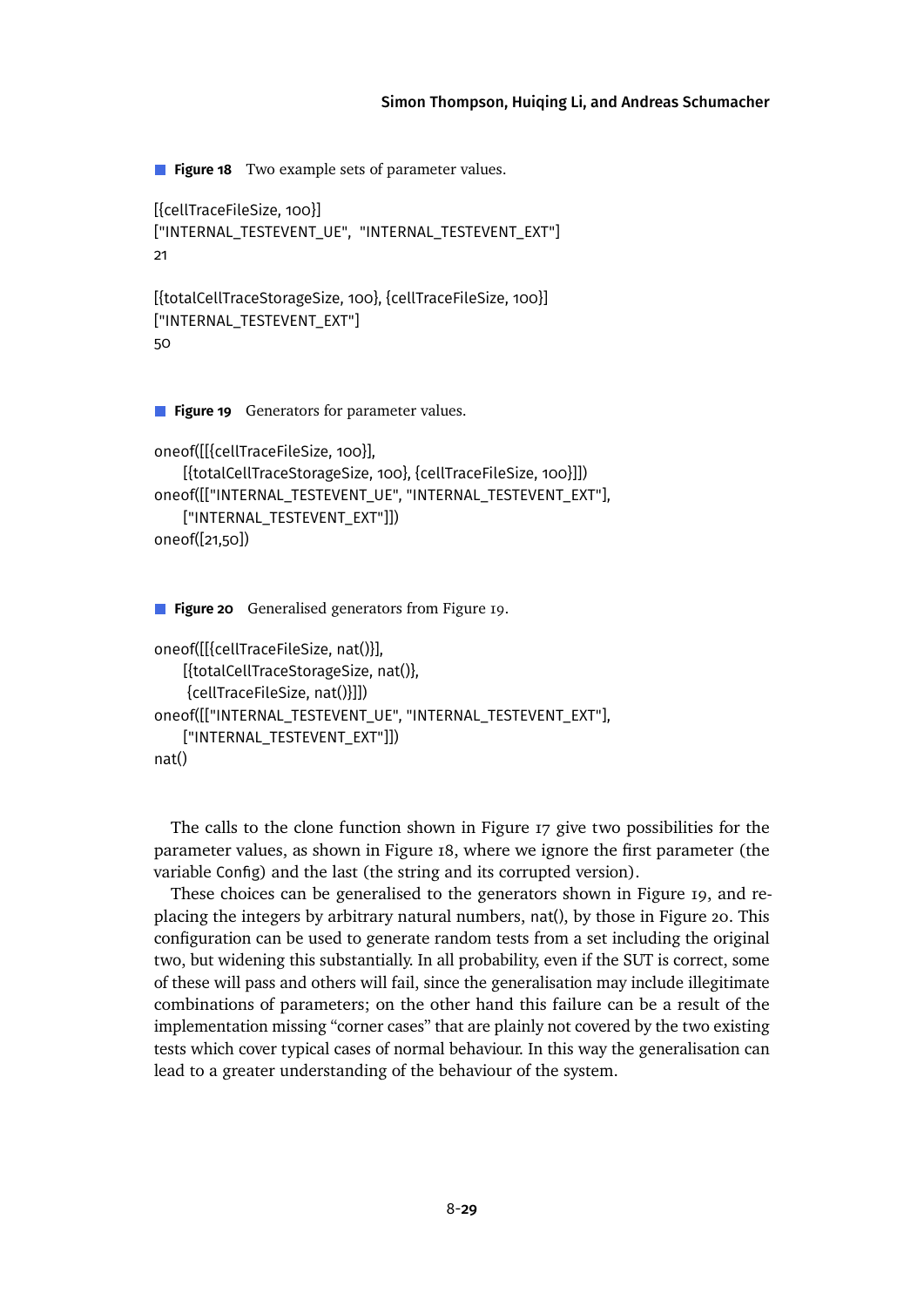#### <span id="page-30-10"></span>**10 Conclusions and Future Work**

<span id="page-30-7"></span>As we have reported, the exercise here was only possible as a collaboration between the developers of Wrangler and engineers engaged in developing and testing the target system. Together it was possible substantially to re-engineer the test code to make it more compact and more structured. As well as illustrating the way in which Wrangler can be used, we were able to provide guidelines on refactoring test code in Erlang which can also be applied to systems written in other languages and paradigms. Pulling together the observations of the paper, we are able to make a number of conclusions.

<span id="page-30-15"></span><span id="page-30-4"></span><span id="page-30-1"></span>First, it is impossible completely to automate the process of clone identification and removal. The notion of what is and isn't a clone is dependent on the choice of a set of parameters, and changing these will give a different, but related, set of clones. Even with a single choice of parameters, the identification of the clone function is subject to choice: are extraneous fragments ("widows and orphans") attached? should a sub-clone be prioritised over an enclosing one? how much generalisation take place?

<span id="page-30-13"></span><span id="page-30-3"></span><span id="page-30-0"></span>Once the clone function is chosen, there is the matter of naming the function and its parameters in an appropriate way. In a number of cases it was necessary for the engineer to make some changes to the codebase in order to optimise the clones identified. None of these matters is routinely subject to automation.

<span id="page-30-14"></span>We have also seen incidental effects of clone detection. It can be used as a way of comprehending an existing codebase, and also indicate errors – intentional or otherwise – in that code.

<span id="page-30-11"></span><span id="page-30-9"></span>While we contend that the results are of general applicability, since the clone detection algorithm and the programming language are representative of approaches in general, for the future it would be of merit to explore other types of programming domain, to include programs written in different languages and using different clone identification mechanisms. It would also be of interest to explore larger datasets to explore the possibility of using machine learning to choose threshold values for clone identification, perhaps relative to different application domains and clone models.

<span id="page-30-8"></span>**Acknowledgements** We gratefully acknowledge the support of the 7th Framework Programme of the European Commission for the ProTest [\[30\]](#page-31-11) (215868) and RE-LEASE [\[31\]](#page-31-13) (287510) projects which supported the work reported here. We also wish to acknowledge the support of staff from Ericsson AB in Stockholm and Linköping, in particularly Adam Lindberg, for working with us on the case studies.

#### <span id="page-30-6"></span><span id="page-30-2"></span>**References**

- [1] Joe Armstrong. *Programming Erlang*. Pragmatic Bookshelf, 2007.
- <span id="page-30-12"></span><span id="page-30-5"></span>[2] Thomas Arts, John Hughes, Joakim Johansson, and Ulf Wiger. Testing telecoms software with Quviq QuickCheck. In *Proceedings of the 2006 ACM SIGPLAN workshop on Erlang*, ERLANG '06, pages 2–10, New York, NY, USA, 2006. ACM.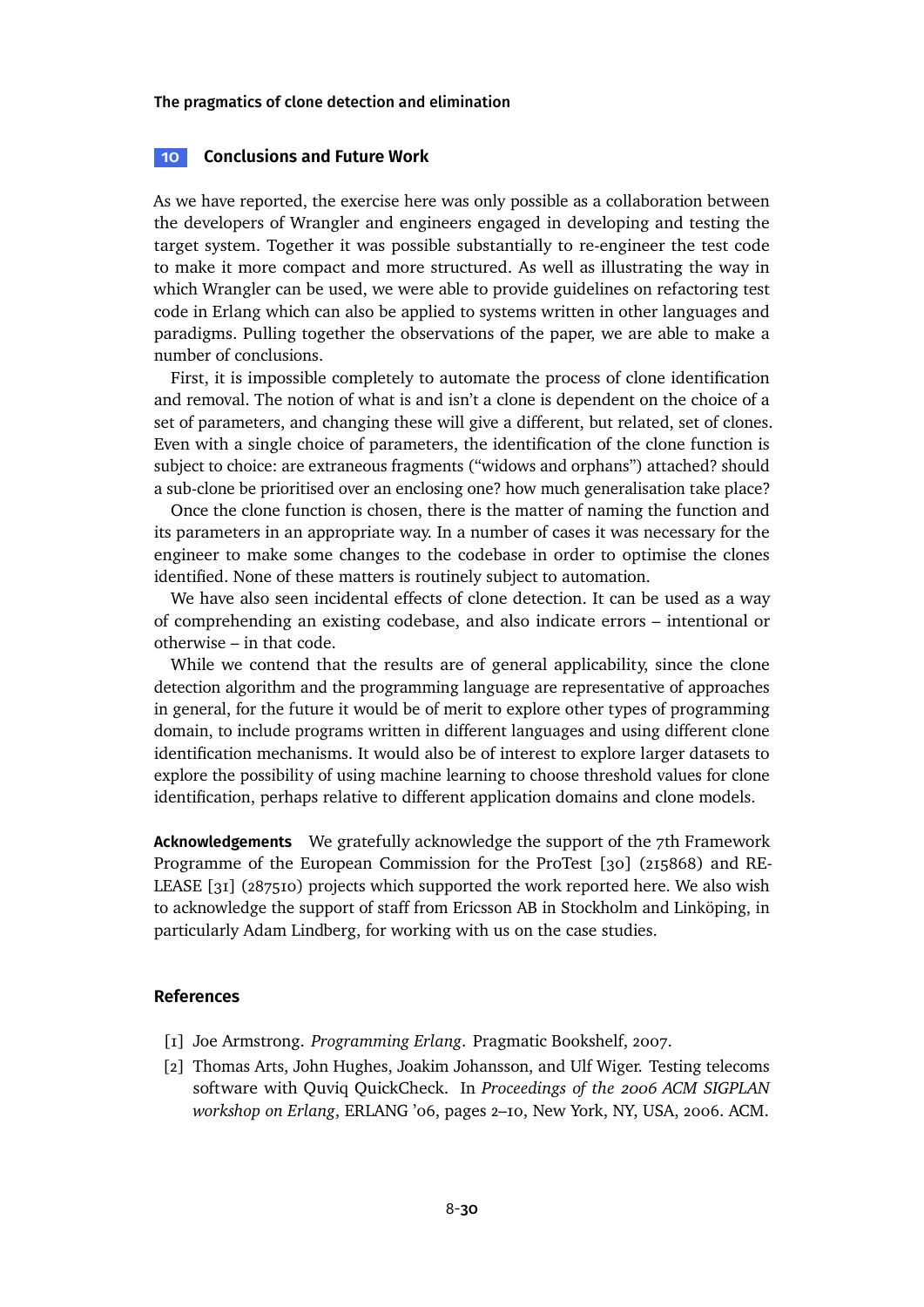- <span id="page-31-3"></span>[3] M. Balazinska, E. Merlo, M. Dagenais, B. Lague, and K. Kontogiannis. Partial Redesign of Java Software Systems Based on Clone Analysis. In *Working Conference on Reverse Engineering*, pages 326–336, 1999.
- <span id="page-31-5"></span>[4] Yixin Bian, Gunes Koru, Xiaohong Su, and Peijun Ma. SPAPE: A semanticpreserving amorphous procedure extraction method for near-miss clones. *Journal of Systems and Software*, 86(8):2077–2093, 2013.
- <span id="page-31-4"></span>[5] Francesco Cesarini and Simon Thompson. *Erlang Programming*. O'Reilly Media, Inc., 2009.
- [6] James R. Cordy. Comprehending Reality: Practical Barriers to Industrial Adoption of Software Maintenance Automation. In *Proceedings of the 11th IEEE International Workshop on Program Comprehension*. IEEE Computer Society, 2003.
- <span id="page-31-10"></span>[7] James R. Cordy, Katsuro Inoue, Stanislaw Jarzabek, and Rainer Koschke, editors. *IWSC '11: Proceeding of the 5th international workshop on Software clones*. ACM, 2011.
- <span id="page-31-7"></span>[8] ErlIDE. the Erlang IDE. <http://erlide.sourceforge.net/> Last accessed 27-03-2017.
- <span id="page-31-6"></span>[9] Fowler, Martin. *Refactoring: Improving the Design of Existing Code*. Addison-Wesley Longman Publishing Co., Inc., Boston, MA, USA, 1999.
- [10] Nils Göde. Clone removal: fact or fiction? In *Proceedings of the 4th International Workshop on Software Clones*, IWSC '10, pages 33–40. ACM, 2010.
- <span id="page-31-8"></span>[11] Jan Harder and Nils Göde. Quo vadis, clone management? In *Proceedings of the 4th International Workshop on Software Clones*, IWSC '10, pages 85–86. ACM, 2010.
- <span id="page-31-12"></span>[12] Yoshiki Higo, Toshihiro Kamiya, Shinji Kusumoto, and Katsuro Inoue. ARIES: Refactoring Support Environment Based on Code Clone Analysis. In *IASTED Conf. on Software Engineering and Applications*, pages 222–229, 2004.
- <span id="page-31-2"></span>[13] Yoshiki Higo and Shinji Kusumoto. Identifying Duplicate Code Removal Opportunities Based on Co-evolution Analysis. In *Proc. of the 13th International Workshop on Principles of Software Evolution (IWPSE2013)*, pages 63–67, Saint Petersburg, Russia, August 2013.
- <span id="page-31-1"></span>[14] Keisuke Hotta, Yoshiki Higo, and Shinji Kusumoto. Identifying, Tailoring, and Suggesting Form Template Method Refactoring Opportunities with Program Dependence Graph. In *Proc. of the 16th European Conference on Software Maintenance and Reengineering (CSMR2012)*, pages 53–62, Szeged, Hungary, March 2012.
- <span id="page-31-11"></span><span id="page-31-9"></span>[15] Katsuro Inoue, Stanislaw Jarzabek, Rainer Koschke, and James R. Cordy, editors. *IWSC '10: Proceedings of the 4th International Workshop on Software Clones*. ACM, 2010.
- <span id="page-31-13"></span>[16] Cory Kapser and Michael Godfrey. Toward a Taxonomy of Clones in Source Code: A Case Study. In *ELISA*, pages 67–78, 2003.
- <span id="page-31-0"></span>[17] Cory Kapser and Michael Godfrey. "Clones Considered Harmful" Considered Harmful. In *Proc. Working Conf. Reverse Engineering (WCRE)*, 2006.
- [18] Raghavan Varadhan Komondoor. *Automated duplicated code detection and procedure extraction*. PhD thesis, Computer Sciences Department, 2003.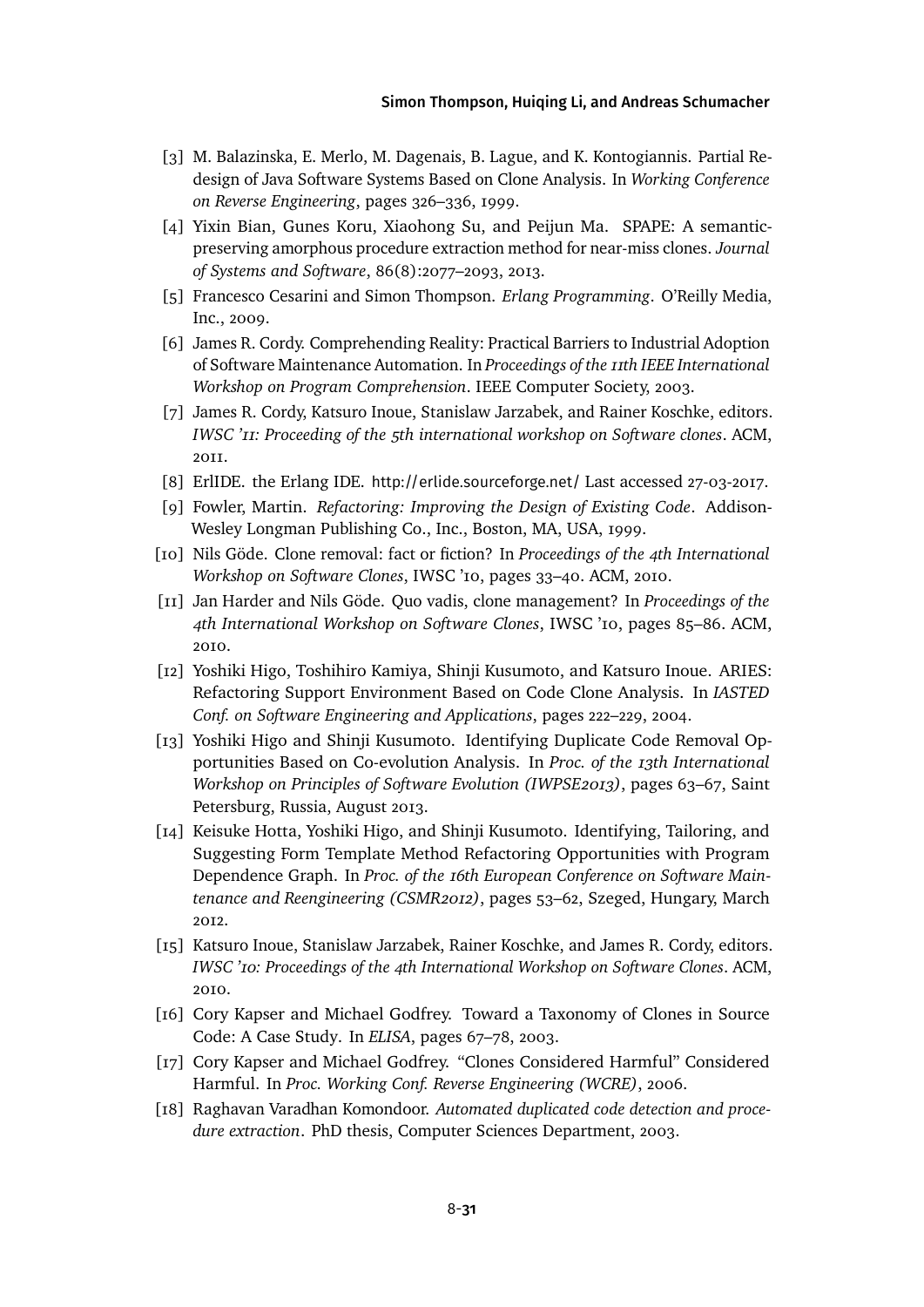- <span id="page-32-3"></span>[19] Giri Panamoottil Krishnan and Nikolaos Tsantalis. Unification and Refactoring of Clones. In *IEEE Conference on Software Maintenance, Reengineering and Reverse Engineering (CSMR-WCRE'2014)*, pages 104–113, Antwerp, Belgium, February 2014. Software Evolution Week.
- <span id="page-32-5"></span><span id="page-32-2"></span>[20] Huiging Li and Simon Thompson. Clone Detection and Removal for Erlang/OTP within a Refactoring Environment. In *ACM SIGPLAN Workshop on Partial Evaluation and Program Manipulation (PEPM'09)*, 2009.
- <span id="page-32-1"></span>[21] Huiqing Li and Simon Thompson. Refactoring Support for Modularity Maintenance in Erlang. In Jurgen Vunju and Cristina Marinescu, editors, *Tenth IEEE International Working Conference on Source Code Analysis and Manipulation*, pages 157–166. IEEE Computer Society, 2010.
- <span id="page-32-0"></span>[22] Huiqing Li and Simon Thompson. Similar Code Detection and Elimination for Erlang Programs. In *PADL10*, 2010.
- <span id="page-32-4"></span>[23] Huiqing Li and Simon Thompson. A User-extensible Refactoring Tool for Erlang Programs. Technical Report 2011-04, School of Computing, University of Kent, 2011.
- [24] Huiqing Li and Simon Thompson. Incremental Code Clone Detection and Elimination for Erlang Programs. In Dimitra Giannakopoulou and Fernando Orejas, editors, *Proceedings of the Conference on Fundamental Approaches to Software Engineering (FASE'11)*. Springer, March 2011.
- [25] Huiqing Li and Simon Thompson. A Domain-Specific Language for Scripting Refactoring in Erlang. In Juan de Lara and Andrea Zisman, editors, *Fundamental Approaches to Software Engineering, FASE 2012*, volume 7212 of *Lecture Notes in Computer Science*. Springer, 2012.
- [26] Huiqing Li, Simon Thompson, and Thomas Arts. Extracting Properties from Test Cases by Refactoring. In Steve Counsell, editor, *Proceedings of the Refactoring and Testing Workshop (RefTest 2011)*. IEEE digital library, 2011.
- [27] Manishankar Mondal, Chanchal K. Roy, and Kevin A. Schneider. Automatic Identification of Important Clones for Refactoring and Tracking. In *Proceedings of the 14th IEEE International Working Conference on Software Code Analysis and Manipulation*, 2014.
- [28] Akito Monden, Daikai Nakae, Toshihiro Kamiya, Shin ichi Sato, and Ken ichi Matsumoto. Software Quality Analysis by Code Clones in Industrial Legacy Software. In *METRICS '02*, Washington, DC, USA, 2002.
- [29] Gordon D. Plotkin. A note on inductive generalization. *Machine Intelligence*, 5:153–163, 1970.
- [30] ProTest. Property-based Testing. [http://cordis.europa.eu/fp7/ict/ssai/docs/](http://cordis.europa.eu/fp7/ict/ssai/docs/fp7call1achievements/protest.pdf) [fp7call1achievements/protest.pdf](http://cordis.europa.eu/fp7/ict/ssai/docs/fp7call1achievements/protest.pdf) Last accessed 27-03-2017.
- [31] RELEASE. A High-level Paradigm for Reliable Large-scale Server Software. <http://www.release-project.eu/> Last accessed 27-03-2017.
- [32] Chanchal Kumar Roy and James R. Cordy. A survey on software clone detection research. Technical Report 2007-541, School of Computing, Queen's University, 2007.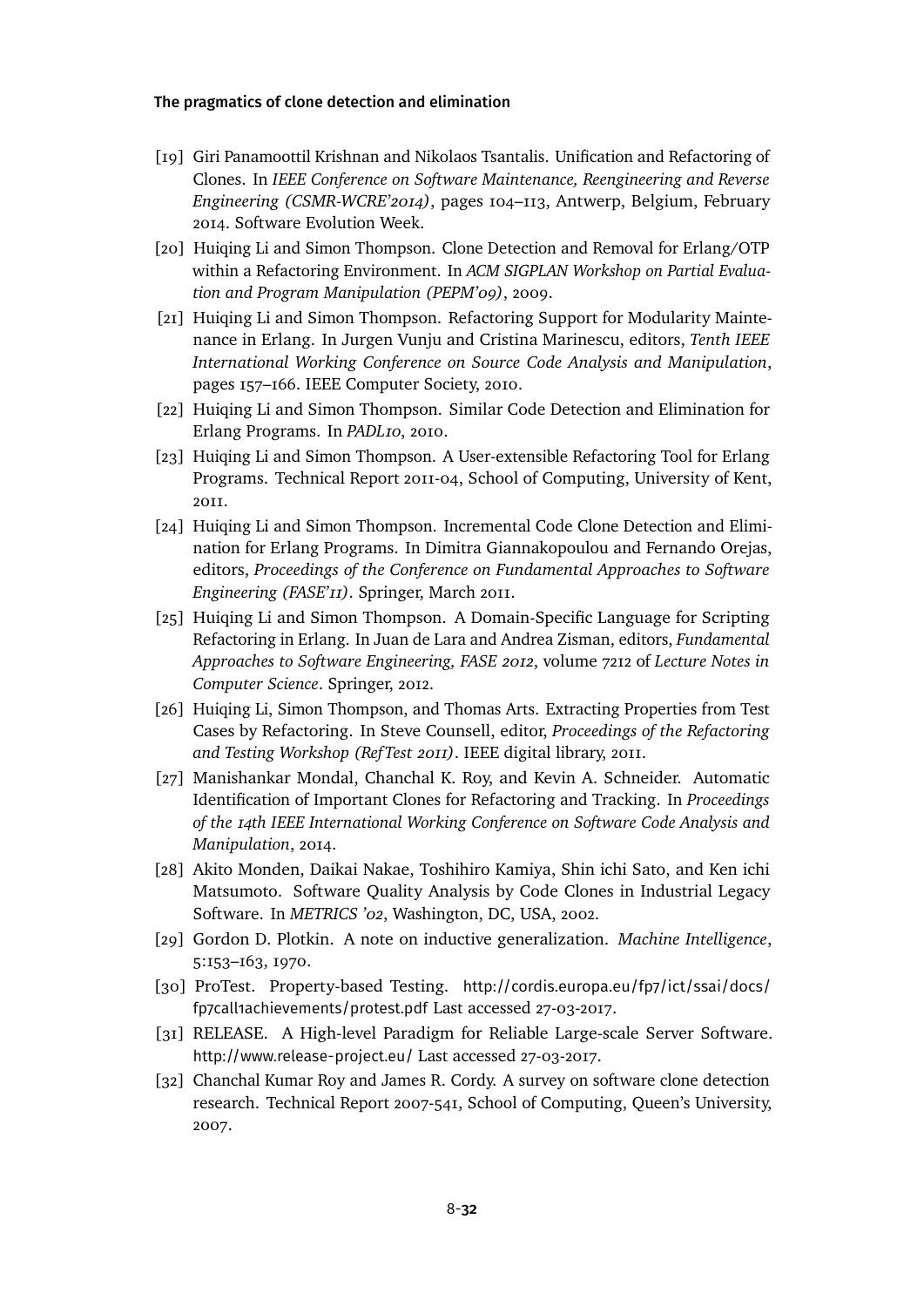- <span id="page-33-3"></span>[33] Sandro Schulze, Martin Kuhlemann, and Marko Rosenmüller. Towards a refactoring guideline using code clone classification. In *Proceedings of the 2nd Workshop on Refactoring Tools*, WRT '08, pages 6:1–6:4. ACM, 2008.
- <span id="page-33-0"></span>[34] SIP. Session Initiation Protocol. <http://tools.ietf.org/html/rfc3261> Last accessed 27-03-2017.
- [35] Robert Tairas and Jeff Gray. Sub-clone refactoring in open source software artifacts. In *Proceedings of the 2010 ACM Symposium on Applied Computing*, SAC '10, pages 2373–2374. ACM, 2010.
- [36] Robert Tairas and Jeff Gray. Increasing clone maintenance support by unifying clone detection and refactoring activities. *Inf. Softw. Technol.*, 54(12):1297–1307, December 2014.
- [37] Wrangler. Erlang refactoring tool. <https://github.com/RefactoringTools/Wrangler>, Last accessed 27-03-2017, 2017.
- <span id="page-33-2"></span><span id="page-33-1"></span>[38] Liguo Yu and Srini Ramaswamy. Improving modularity by refactoring code clones: a feasibility study on linux. *SIGSOFT Softw. Eng. Notes*, 33:9:1–9:5, 2008.